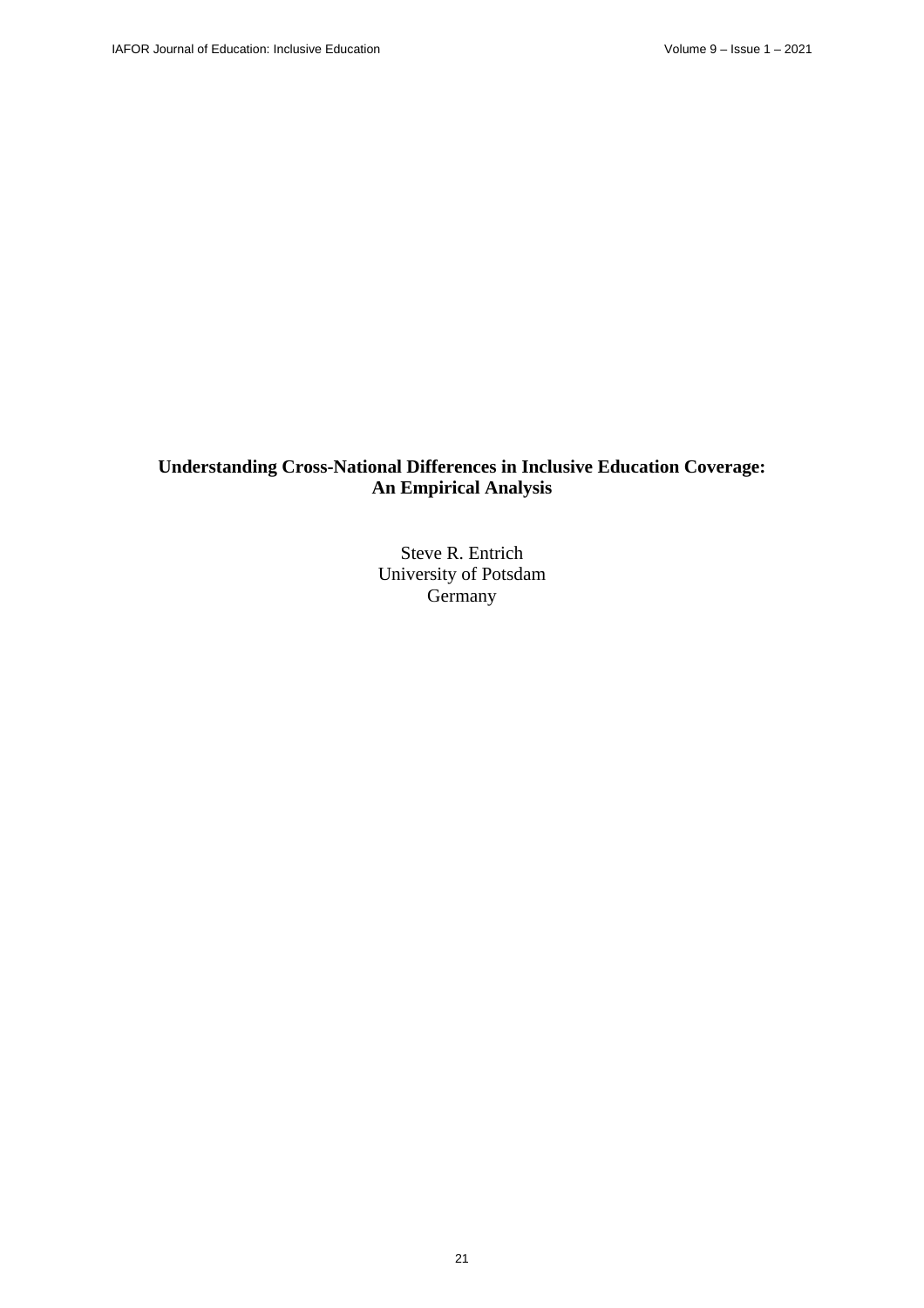#### **Abstract**

With the adoption and ratification of the United Nations' Convention on the Rights of Persons with Disabilities in 2006, inclusive education became an international human right and a global norm. But, "Education for All" remains a worldwide challenge. It appears that some countries achieved higher inclusive education rates than others. Why this is the case has barely been empirically investigated. To address this gap, this study analyzes cross-national differences in inclusive education coverage in over 50 societies. First, the data gap is addressed by providing an overview of inclusive education rates in 52 societies. In the theoretical part of the paper, hypothetical causes for the cross-national differences are discussed from a new institutionalist perspective, before concrete, testable hypotheses are derived. Third, a secondary meta-analysis based on self-assembled data from national and international sources is conducted predicting the cross-national differences by means of ordinary least squares regressions. Findings show that national income or educational expenses have no impact on the level of institutionalization of inclusive education in a society; the cross-national differences in school inclusion are mainly due to the structural conditions of the school system and its own institutional logic (especially the degree of institutional differentiation); and the definition of what is recognized as special educational needs and promoted in a national education system largely affects the extent of inclusive education coverage. The findings of this analysis prove to be a good start for future endeavors in macro-sociological and educational analyses of international inclusive education and have major policy implications.

*Keywords*: cross-national comparison, country-level analysis, inclusive education, new institutionalism, secondary meta-analysis, special education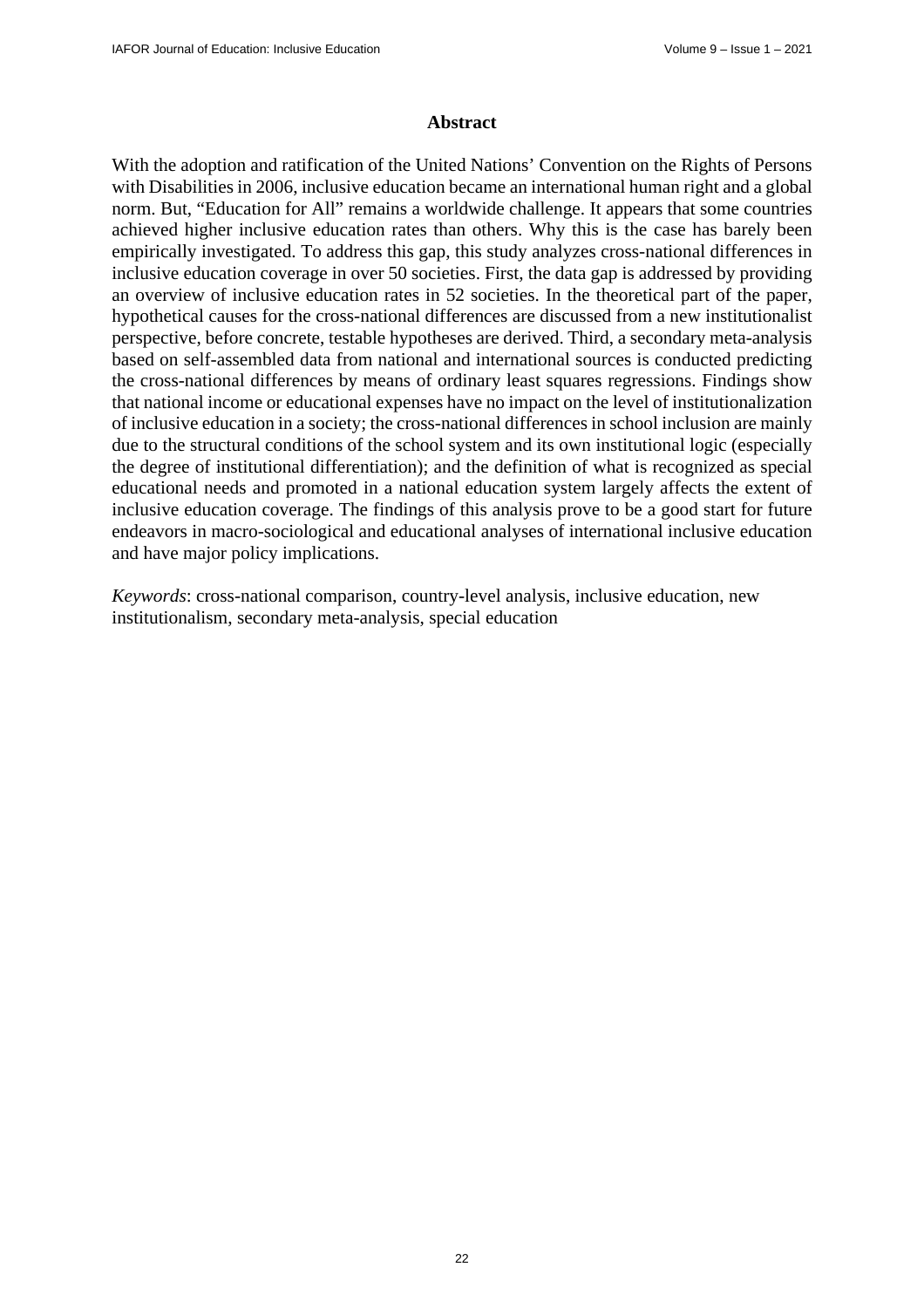With the adoption and subsequent ratification of the United Nations' *Convention on the Rights of Persons with Disabilities* (UN-CRPD) in 2006 (United Nations, 2006), inclusive education became an international human right and a global norm. Most of the 182 countries that signed the petition also ratified it soon after, thus expressing their commitment to reducing the exclusion of pupils with special educational needs (SEN) (United Nations Office of Legal Affairs [UN-OLA], 2020). Nevertheless, "Education for All" remains a worldwide challenge and is seen as a process and goal rather than an achieved status (Powell, 2018; United Nations Educational, Scientific and Cultural Organization [UNESCO], 2015). Whereas some societies with comparatively advanced inclusive education systems (e.g., the Nordic countries of Europe) were praised for their efforts to provide education for all, in countries with highly stratified education systems, such as Germany and Switzerland, students with special educational needs remain predominantly or exclusively schooled in special schools (Biermann & Powell, 2014; Powell, 2016, 2018; Werning, 2014).

The objective of this study is to find explanations for the cross-national difference in the level of institutionalization of inclusive education. Therefore, this study for the first time analyzes cross-national differences in Inclusive Education Coverage (IEC) in over 50 societies. The article is structured as follows. First, the still existing gap in valid and reliable data on inclusive education provision across the world is addressed by providing self-assembled inclusive education rates for 52 societies. Second, hypothetical causes for the cross-national differences in IEC are discussed from a neo-institutionalist perspective, before concrete, testable hypotheses are derived. Third, the cross-national differences in IEC are empirically analyzed by means of ordinary least squares (OLS) regressions using self-assembled data from national and international sources. Finally, findings are discussed for their meaning and significance for the further development of inclusive education, before future directions and policy implications are discussed.

### **Literature and Data Review**

## **Mapping Inclusive Education Coverage**

The need for reliable data on inclusive education to enable evidence-based policy-making for long-term development of inclusive education systems is well recognized (Ramberg & Watkins, 2020). However, although more attention is devoted to collecting data on crosscountry special and inclusive education coverage (European Agency for Special Needs and Inclusive Education [EASIE], 2020; Organisation for Economic Co-operation and Development [OECD], 2005; UNESCO, 2015), serious gaps in data and research remain.

First of all, the data collection related to inclusive education is still quite problematic (Watkins et al., 2014). Apart from the European Agency Statistics on Inclusive Education, which collected longitudinal, comparative national data of 31 European societies, data collected by other international organizations (e.g., OECD, UNESCO, World Health Organization [WHO], United Nations International Children's Emergency Fund [UNICEF]) are rarely harmonized or suited to fill the existing data gap for countries outside Europe (Ramberg & Watkins, 2020).

Second, there is still a lack of systematic and sophisticated empirical studies examining the differences regarding inclusive education provision. Comprehensive cross-national analyses of the determinants and effects of Special Education Coverage (SEC) significantly contributed to our knowledge about the influence of economic and educational factors on the level of special education provision in a country (Anastasiou & Keller, 2014; Anastasiou et al., 2018). According to this research, whether more or less special education is generally provided in a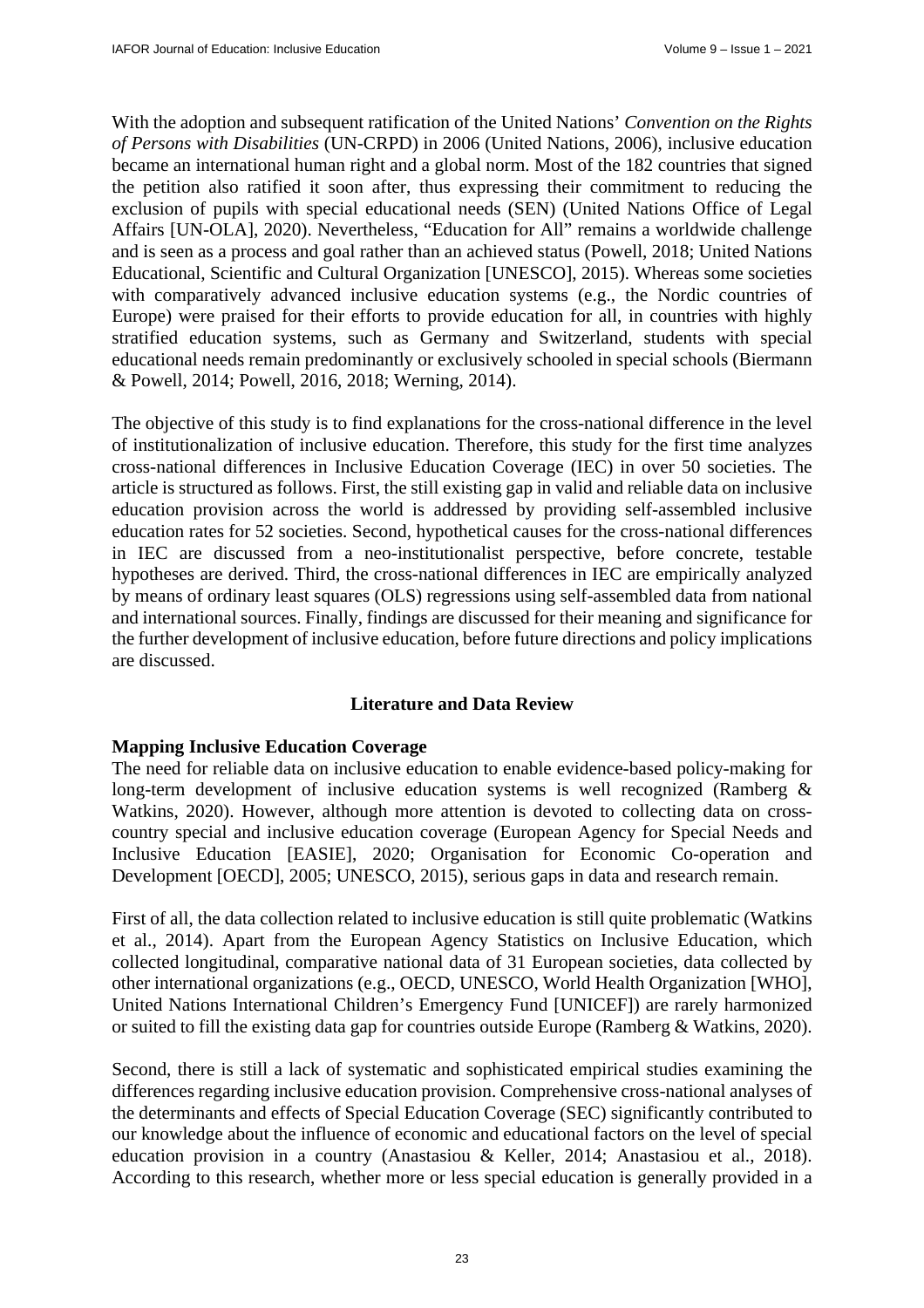country depends on economic resources (i.e. gross national income per capita) and educational context (e.g., adult literacy rate, net enrollment in primary education, pupil teacher ratio, and school life expectancy). However, this kind of study provides few answers to the question why more pupils are schooled in inclusive settings (in the sense of the UN-CRPD) in some countries than in others. To answer this question, valid and reliable cross-national data on inclusive education coverage are necessary to enable evidence-based education policy-making.

Based on the data at hand, in most countries there has been a noticeable improvement in the provision of special needs education (EASIE, 2020; UNESCO, 2015). However, more than a decade after the adoption of the UN-CRPD, the worldwide transition from an exclusive to an inclusive organization of special education must be described as rather slow. A large proportion of SEN students is still either schooled in special schools (segregation: students are enrolled in fully separate special schools) or special classes *(*separation: students are enrolled in special classes in mainstream schools for more than 20 % of their time). Sometimes this kind of instruction within the regular schooling system allows for shared lessons (integration), but only if SEN students receive 80% or more of their instruction in regular classes among students without SEN can we truly speak of inclusive education according to international standards (EASIE, 2020; Ramberg & Watkins, 2020). Often, what is officially recognized as inclusive schooling does not necessarily comply with this definition (D'Alessio & Watkins, 2009; Ramberg & Watkins, 2020). In societies where the more exclusive forms of special education are socially deeply rooted and have been institutionalized over many years, it is likely that they prevent the further expansion of inclusive education (Powell, 2018). Although inclusive educational structures have been developed in all regions, there are currently very few educational systems around the world in which all pupils learn together in inclusive settings within the mainstream schooling system (Ramberg & Watkins, 2020).

Following the definition of EASIE (2020), Figure 1 reports inclusive education participation rates of SEN students based on self-assembled data from 52 societies (details on data collection in the methodology section). The data show that the proportion of SEN students in inclusive settings has considerably increased between 2008 and 2018 in many societies. In Australia, Czech Republic, Germany, Hungary, France, and Turkey, for example, this proportion significantly increased. In other societies, not much seems to have happened since 2008. In many societies with traditionally high inclusive education rates (over 90%), such as Italy, Norway, Portugal or the United States, continuation is observed. In other societies with traditionally low inclusive schooling, such as Japan or, especially, Switzerland, only marginal or no improvement is visible. Surprisingly, in Finland, Estonia, and, especially, Sweden, inclusive schooling rates considerably decreased even.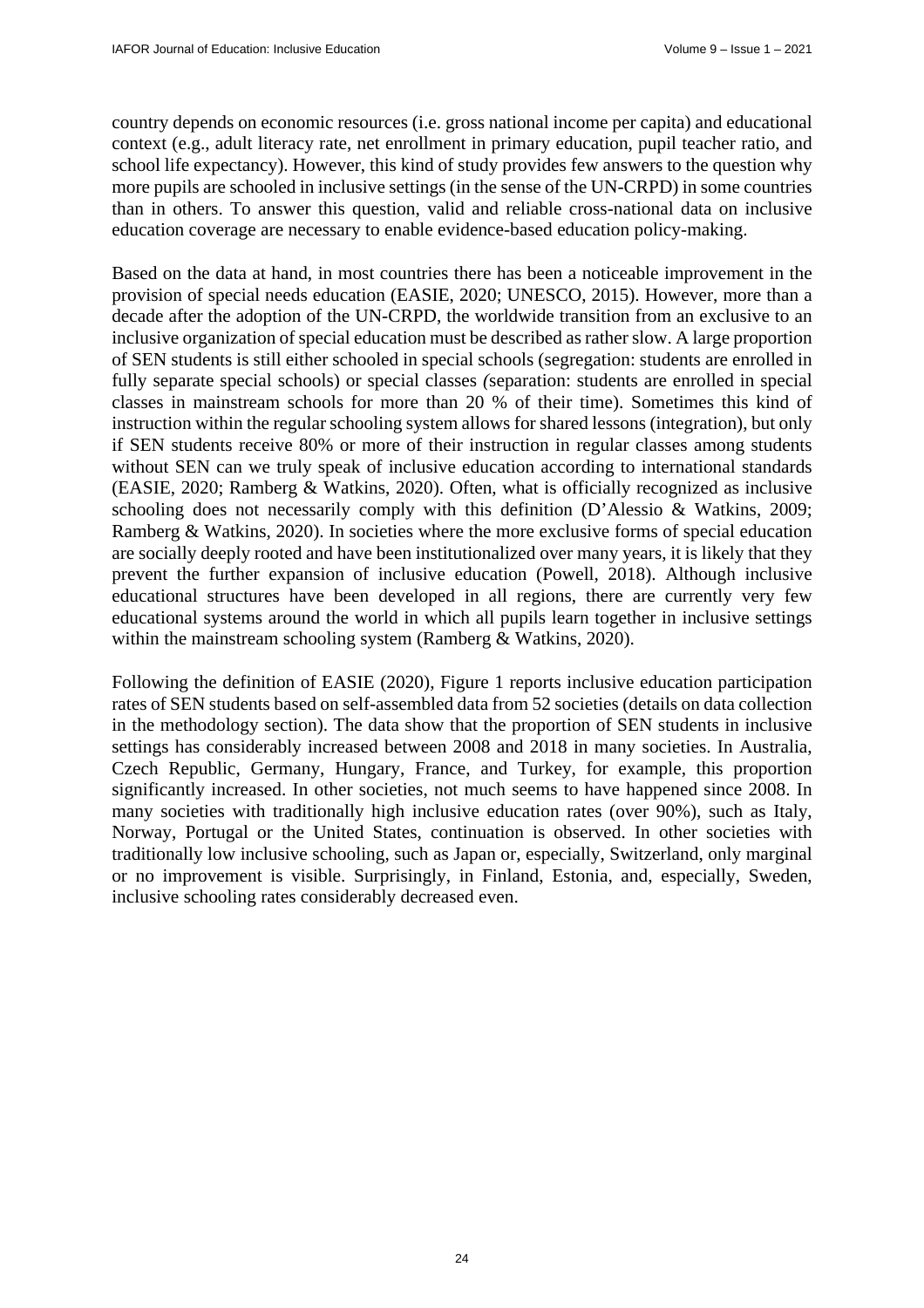

## Figure 1: Percentage of students with official SEN-status attending inclusive classes in regular schools as a proportion of all students with SEN status in 52 societies, 2008 and 2018

Note:Data for 2008 for Albania from 2012; for Brazil from 2009; for China from 2007; Data for 2018 for Korea, Russian Federation, and Vietnam from 2017; for China, Canada (Ontario), Croatia, Cyprus, Denmark, Hungary, Macao and Thailand from 2016; for Brazil from 2015. Data for Rwanda and Tunisia are based the actually schooled number of students with SEN status; it is unclear whether all SEN students are enrolled in education.

The data presented imply a higher level of commitment to the provision of inclusive education opportunities in some countries compared to others. Why this is the case and these massive cross-national differences occur is all but clear. To address this issue, I apply neoinstitutionalism in the following section and derive testable hypotheses.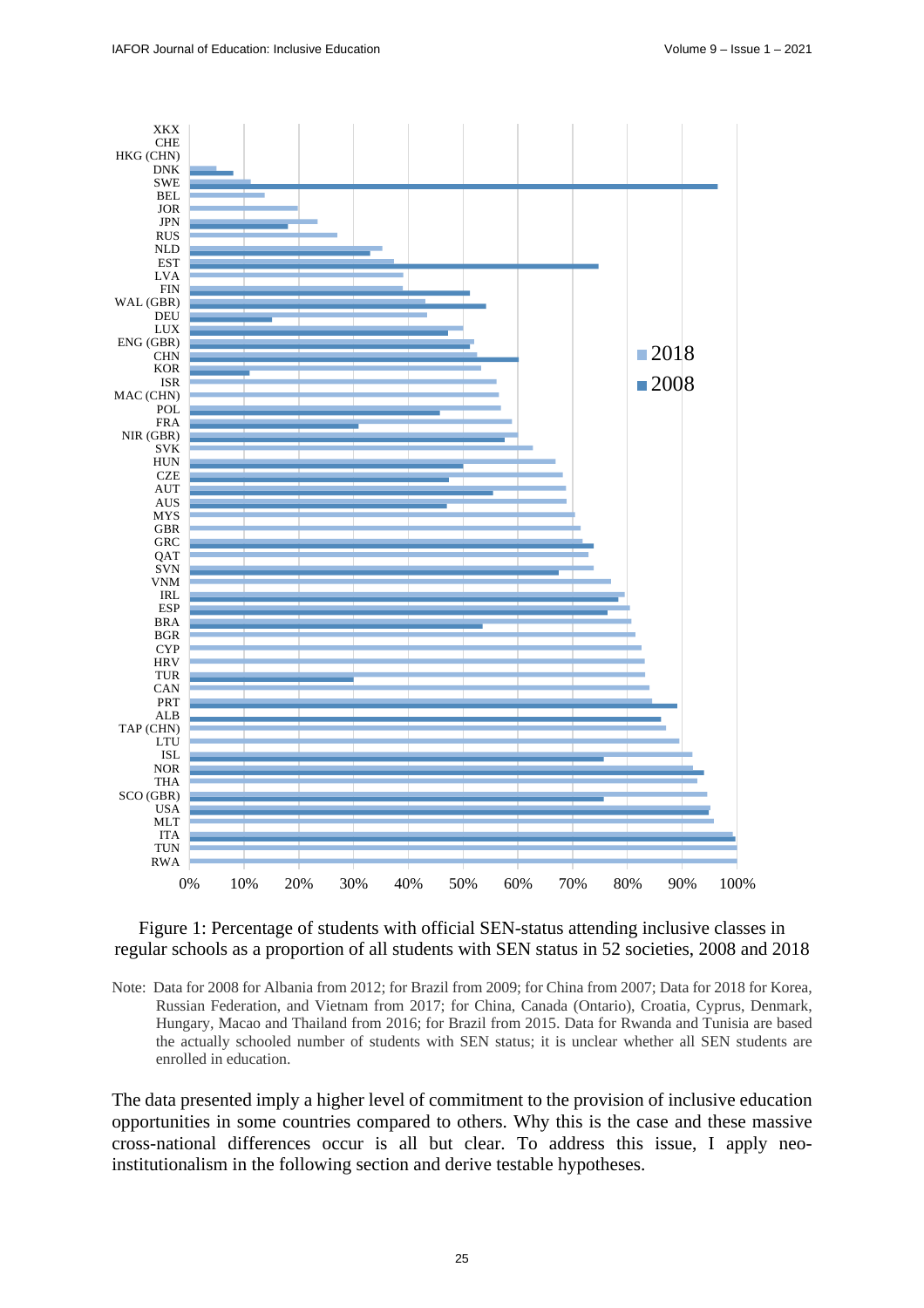### **Theoretical Approach: New Institutionalism**

In order to clarify under which national conditions inclusion is implemented or institutionalized more comprehensively, the present work draws on theoretical assumptions of the new institutionalism. Although this theoretical perspective has so far found little application in the discussion on inclusive education, it still offers important insights for the introduction and institutionalization of inclusive school systems (Nohl, 2018). According to Berger and Luckmann (2003), institutionalization takes place as soon as habitualized actions are reciprocally typified by types of agents. Every typification that is carried out in this way is an institution (p. 58). Hence, instead of simply accepting the existence of institutions, the new institutionalism points to the importance of institutions as connecting structures between society and the individual actor. Only then, the formation, nature and change of institutions can be understood. The institutional development and establishment of inclusive education therefore depends on the overall societal recognition of instruction for all students as a common good. In most societies, however, the learning environment appropriate to the needs of students with SEN was – if at all – for the longest time located in exclusive settings such as special schools rather than in regular schools.

The institutionalization of special education support systems took place in three phases. Around 1900, guiding and structural principles of the general school system for the establishment of "institutions" for the schooling of children with disabilities were adopted (e.g., auxiliary schools in Germany; special classes in the United States). Between 1900 and 1970, schools for children with disabilities were expanded and institutionalized, with a following differentiation in the course of educational expansion. It was not until 1970 that options for common lessons for all children were pursued in different school experiments and models. However, these new concepts often found it difficult to assert themselves. Instead, the institution "special school" was accepted as necessary or even inevitable in many countries (Powell, 2009, p. 216). In these societies, the institutionalization of the special school system was extremely effective, because schools orient themselves in their organizational form on the institutionalized expectations of their environment (Meyer & Rowan, 2009): that is, in the segregating or separating schooling of children classified as possessing disabilities or SEN. With the inclusion of SEN students, schools often fear to risk their own legitimacy and thus their continued existence, regardless of whether school inclusion is more effective or not (Nohl, 2018).

Without a doubt, the resolutions passed by the UN-CRPD became a powerful instrument of global educational governance, which made inclusive education a new element of the "world culture" of education (Meyer et al., 1992) and thus part of the globally institutionalized expectation structure for education (Biermann & Powell, 2014). The effective implementation of inclusive education ultimately depends on forms of isomorphism; that is, processes of aligning school organizations to this globally institutionalized expectation structure. Three different types of isomorphism can be distinguished (Powell, 2009): the imitation of highly successful inclusive schools (mimetic isomorphism); the change of standards, classifications and expectations within special education (normative isomorphism), which led to a global diffusion of school inclusion (Biermann & Powell, 2014); and the pressure on states and their education systems to introduce inclusive education (forced isomorphism). The latter case is quite problematic, as it deviates from Berger and Luckmann's concept of institutions. Here the creation of institutions underlies no longer reciprocally typified habitualized actions, but rather explicit rules that have been internationally and/or nationally codified (Nohl, 2018).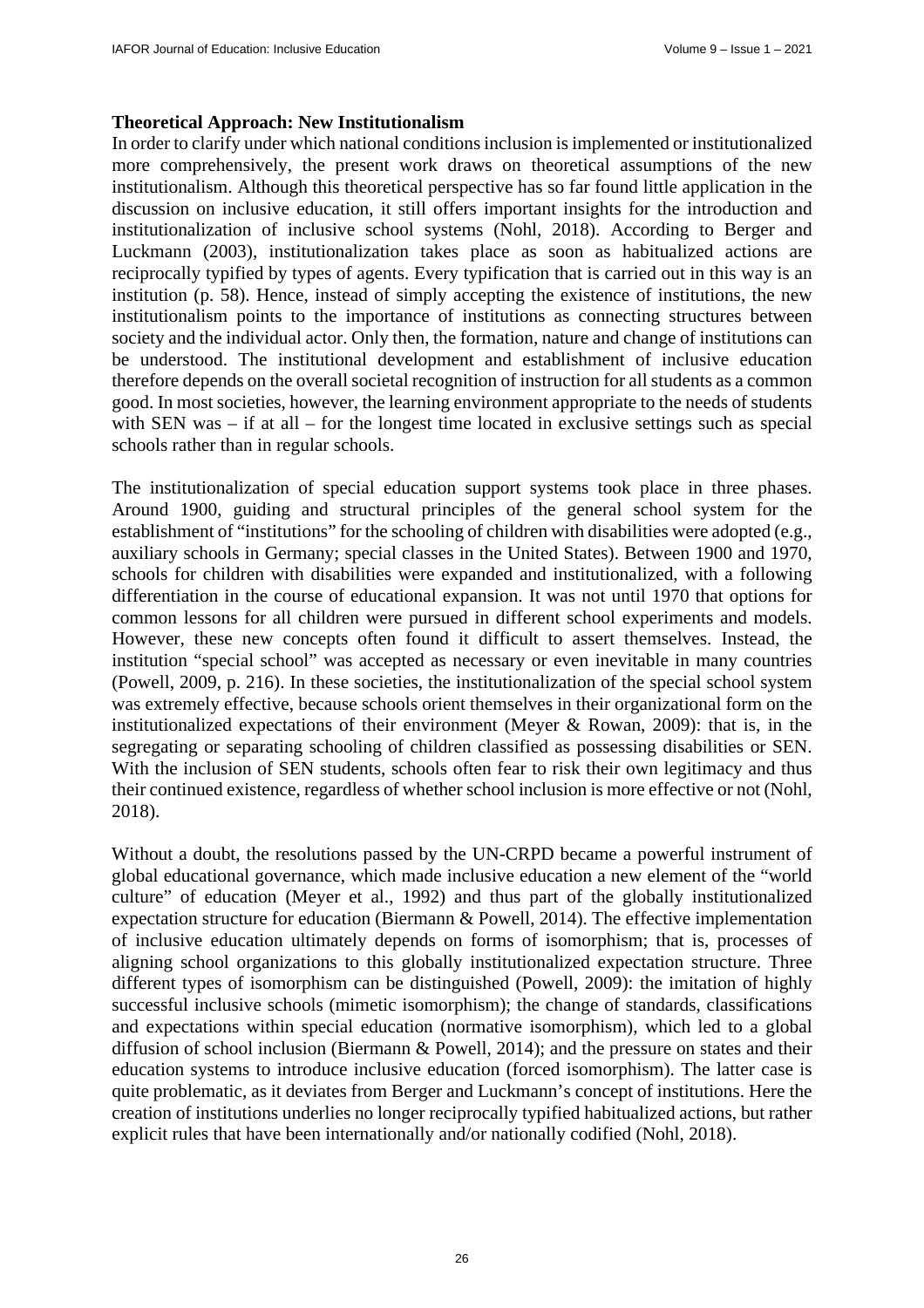The UN-CRPD is a perfect example of forced isomorphism, because all countries that ratified the UN-CRPD are obliged to guarantee inclusion in schools. However, school organizations are still confronted with the respective historically grown expectations and previously institutionalized support systems, which can conflict with the resolutions of the UN-CRPD. There are therefore different forms of coupling: close coupling where the school's educational practices correspond to institutionalized environmental (and policy) expectations; loose coupling wherein expectations in educational practice are reinterpreted by the schools; and decoupling which is when educational practices are completely detached from the externally communicated image of the schools and the postulated policy goals (Nohl, 2018).

The replacement of the special school system as an institution by the inclusive school is therefore a lengthy process and strongly dependent on the willingness to consistently implement inclusion. The different ways in which organizations deal with inclusion, which is influenced by internal logics and practices and carries the risk of lip service, is particularly problematic. To reduce the risk of decoupling of schools from the official goal of providing education for all and thus explain cross-national differences in IEC, four national factors are deemed especially important: economic resources, education system, political conviction, and classification of SEN in a country. The hypothetical impact of these factors on IEC is briefly discussed and the derived hypotheses to be tested in the analysis section.

## **Hypotheses**

**Economic resources.** The implementation of inclusive instruction in mainstream schools is believed to be quite a costly endeavor. Whether more or fewer children receive any form of special education was found to be positively related to the economic resources of a country, in other words, to the gross national income (GNI) per capita. With higher mean income, the proportion of SEN students who receive education increases (Anastasiou & Keller, 2014; Anastasiou et al., 2018). However, these arguments fall short in countries in which an extensive special education system is already in place. In fact, cost arguments speak against the maintenance of special needs schools and in favor of inclusion. Not only is the average cost of lessons per pupil in mainstream schools lower than in special schools; human resources can be distributed differently and transport, possible accommodation and operating costs can be saved by closing special schools. Overall, it can be seen that rising costs for teachers and other educational staff are foreseeable, but falling investment and operating costs for special schools and student transport costs should more than compensate for this. In addition, demographic change is making special schools less profitable, as falling numbers of pupils per school increase operating costs, while space is freed up in mainstream schools (Sibanda, 2018). Hence, in contrast to SEC, no significant effects of national education expenditure or the mean income per capita of a country on the level of inclusive schooling are to be expected. This leads to the first hypothesis:

*Hypothesis 1.* Higher mean income and educational expenditure in a country does not significantly enhance IEC.

**Education system.** The implementation of inclusive schooling is ultimately a question of the institutional logic with regard to selection criteria of the established school system. Educational institutional differentiation in the form of tracking and standardization arguably influences the extent to which the principle of "Education for All" is supported or prevented by the institutional logic of the education system. Tracking describes the level of stratification of an education system (Bol et al., 2014). External tracking refers to the formal differentiation of schools by tracks (school types), school maintainer (public versus private) or specializations,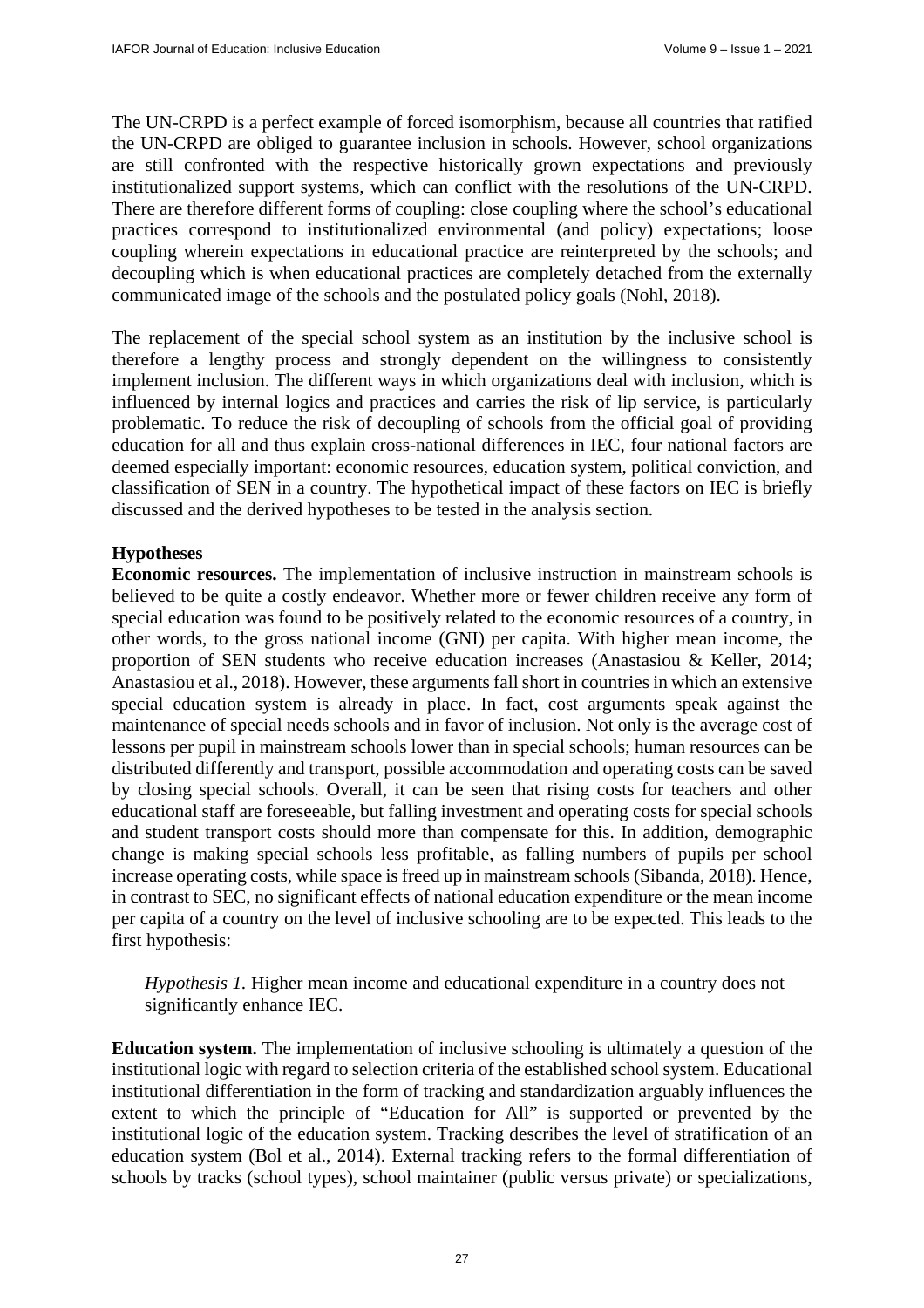or the informal differentiation according to reputation (ranking), resources, or student composition. Internal tracking (within schools) often refers to formal specializations and ability grouping, among others (Blossfeld et al., 2016). Based on in-depth evidence covering the full range of educational differentiation and institutional arrangements across 17 countries, Blossfeld et al. (2016) developed a framework to categorize four dominant models of secondary schooling with different levels of institutional differentiation, including tracking and age of first selection (from least selective to most selective): the Nordic Inclusive Model, the Individual Choice Model, the Mixed Tracking Model, and the Early Tracking Model. Entrich (2021) extended the number of societies covered by this classification to over 60. In countries with lower levels of differentiation, inclusive education should be more readily accepted and easier to integrate and implement than in highly stratified education systems. In combination with higher levels of differentiation, centrally administered high-stakes exit or entrance examinations as a form of rigid standardization of learning contents should foster higher competition for placement in elite educational tracks or the most prestigious institutions (Bol et al., 2014). Based on these institutional differences and underlying institutional logics in relation to selection criteria, varying organizational forms of learning support are to be expected (Powell, 2018). Countries with higher levels of differentiation and standardization are thus expected to have experienced more difficulties in the implementation of inclusive education.

*Hypothesis 2.* In societies with higher levels of differentiation and standardization of education, IEC will be significantly lower.

**Political conviction for inclusion.** Whether inclusion is actively pursued and how many resources are made available to achieve the internationally set goal of education for all is of course largely related to when and to what extent the representatives of a country decided to introduce inclusion. Countries in which the resolutions of the UN-CRPD were signed and ratified immediately after they were presented in 2007 and in which the additional protocol was also ratified show a heightened interest in meeting the international expectations of a school for all. Although other countries have also ratified these resolutions, this may have been more a result of international pressure than based on the conviction that inclusion is absolutely necessary and should be implemented as soon as possible. There are still examples where the UN-CRPD has been ratified, but exclusive forms of special education continue to dominate and were even expanded in recent years (e.g., Switzerland). In many societies, the rhetoric is more ambitious than school realities (Powell, 2018).

*Hypothesis 3.* In societies where the UN-CRPD was ratified earlier, the conviction to implement inclusive education is higher and thus IEC will be significantly higher as well.

**Classification of SEN.** In order to enjoy inclusive school education, pupils with disabilities must be officially classified as SEN students. According to estimates by the World Health Organization, around 15.3% of people across all age groups are counted in the category "moderate and severe disabilities" (WHO, 2011, p. 30), which refer to severity classes III and above. Of the 0–14-year-old population about 5.2% have SEN of this severity. However, there are very large differences in the proportion of students with SEN among the considered societies. Who ultimately receives a SEN status and who does not depends largely on what is officially recognized as SEN (D'Alessio & Watkins, 2009; Kim et al., 2019; Mithout, 2016; Ramberg & Watkins, 2020). Hence, it is not surprising that the proportion of students with an official SEN-status can vary greatly from country to country (see Figure 2).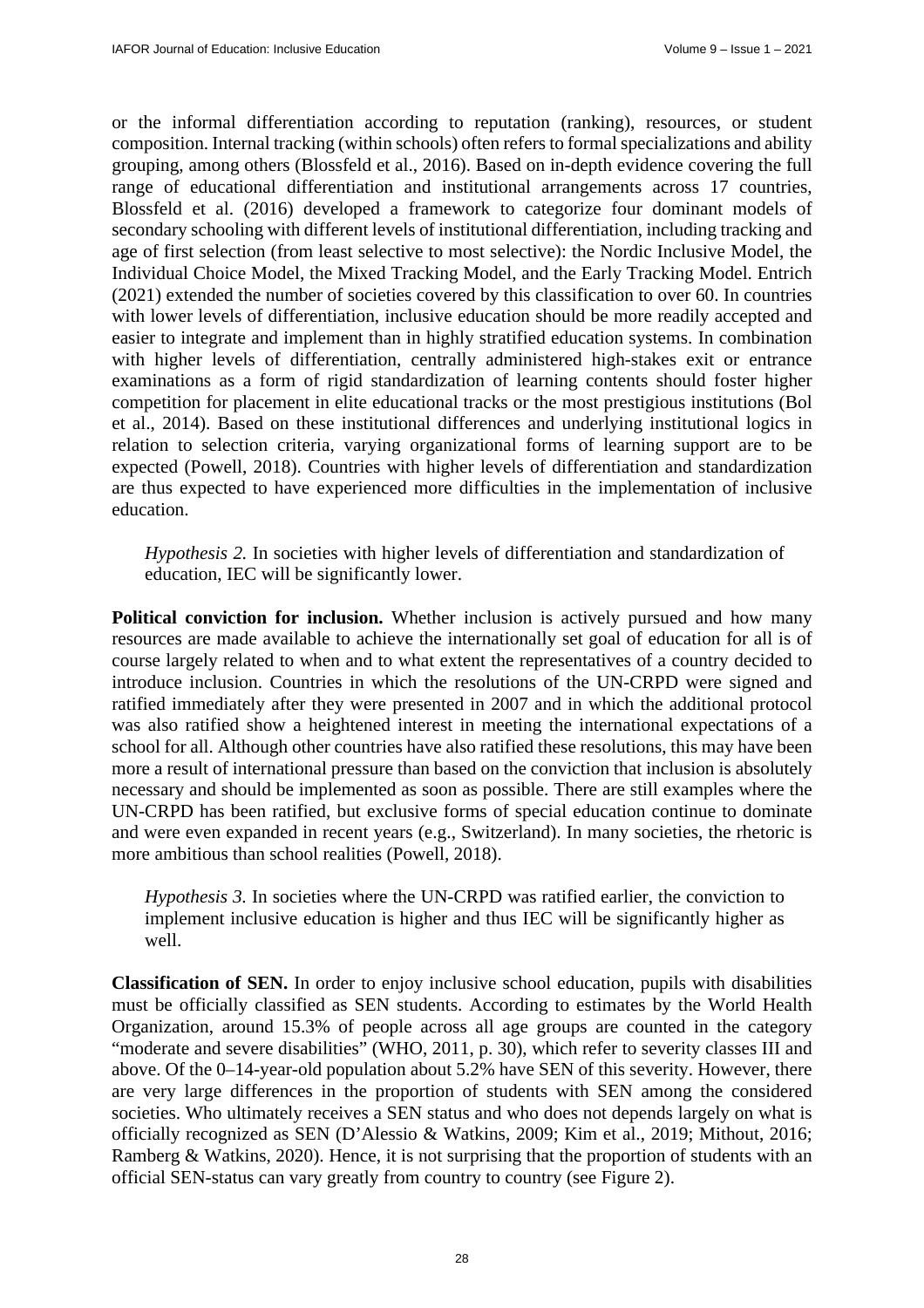

Figure 2: Special Education Coverage (SEC) and Inclusive Education Coverage (IEC) in 52 societies, 2018

Note: Data for 2018 for Korea, Russian Federation, and Vietnam from 2017; for China, Canada (Ontario), Croatia, Cyprus, Denmark, Hungary, and Macao from 2016; for Brazil from 2015; for Albania from 2012.

While in Sweden and Korea, for example, only about 1% of all students possess an attested SEN status, about 14% of US students are recognized as SEN students. Contrasting to countries like Korea or China, for instance, in the US almost 40% of all SEN students are recognized as having specific learning disabilities – a category that is marginal in Korea and completely missing in China (Kim et al., 2019). These significant differences in SEC between countries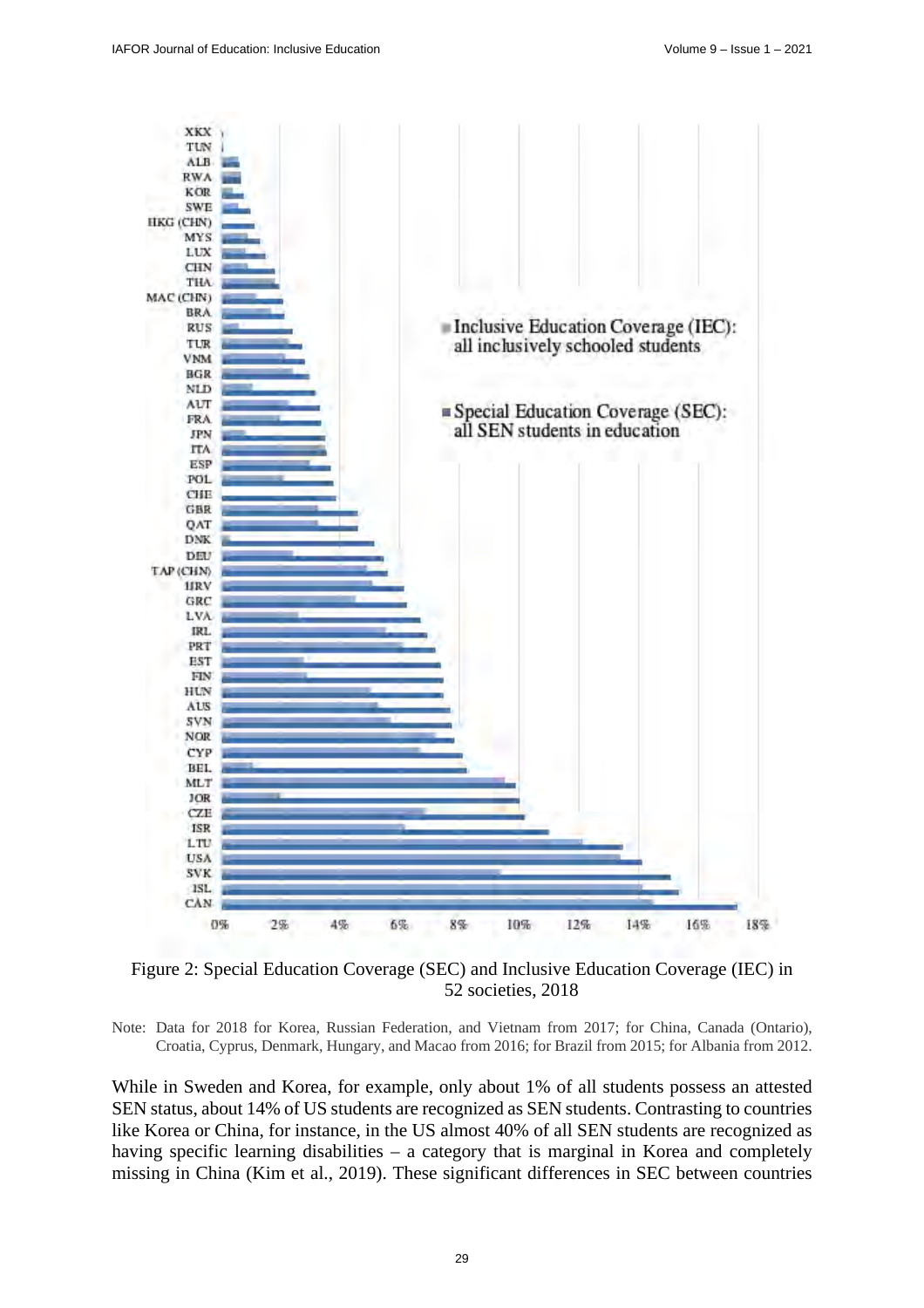refer in particular to the internal logic according to which a SEN status is assigned at all. How many students in a country receive inclusive schooling basically depends on the intrinsic logic of the system, that is, on the conditions under which someone is certified with the special SEN status and can accordingly qualify for special educational support. Perhaps unsurprisingly, the overall IEC rates shown in Figure 2 imply a clear relationship between SEC and IEC. In countries with larger proportions of students with an official certification of SEN, the potential proportion of inclusively schooled students is larger as well. Of course, the difference between SEC and IEC can be quite enormous across countries. Still, there seems to exist a general tendency. In sum, higher IEC is expected in countries where the SEN classification covers a larger range of disabilities and learning disadvantages and thus more students receive the SENstatus.

*Hypothesis 4.* In societies with generally higher special education coverage (SEC), IEC will also be significantly higher.

#### **Methodology**

### **Data**

The data used in this analysis cover 52 societies and come from different international (World Bank, UNESCO, United Nations, and EASIE) and national sources (ministries of education as well as national statistics bureaus). Data were targeted for the year 2018 or the closest available to that year. Table 1 provides a detailed description of all variables.

### **Measures**

**Outcome Variable: Inclusive education coverage (IEC).** This measure reflects the overall percentage of students who are schooled in inclusive settings as a percentage of the overall student population in a country. Data was obtained from the European Agency Statistics on Inclusive Education (EASIE) for the 31 European countries in the sample and supplemented by data from national ministries of education and their statistics bureaus for 21 societies for other regions of the world, including the Chinese special administrative regions of Hong Kong and Macao. To achieve comparable measures of IEC, instead of the postulated inclusive schooling rates in the considered societies, which do not necessarily match (D'Alessio  $\&$ Watkins, 2009; Ramberg & Watkins, 2020), the operational definition of an inclusive setting from the UNESCO and the EASIE was used. Accordingly, the IEC rate for all considered societies "refers to education where the child/learner with SEN follows education in mainstream classes alongside their mainstream peers for the largest part  $-80\%$  or more  $-$  of the school week" (EASIE, 2020, p. 11). Furthermore, the IEC rates used are restricted to compulsory schooling, that is, to primary and lower secondary education in most societies. According to these data, the proportion of students schooled in inclusive settings within the mainstream schooling system varies between 0 % (Hong Kong/Switzerland) and 14.53 % (Canada) with a mean of 3.75 %.

**Economic resources.** To test the economic argument, 2018 data on Gross Domestic Product [GDP] per capita as direct measurement of the level of national economic development were used. Data was obtained from the World Bank ([https://data.worldbank.org\) an](https://data.worldbank.org)d national statistics. According to these data, the GPD per capita is lowest in Rwanda (782.62 US Dollar) and highest in Luxembourg (116654.26 US Dollar), with a mean of 29,702.1 US Dollar. The data on GDP were transformed into a natural logarithm (logged GDP) to resemble normal distribution. To also control for governmental spending on education as a proxy for national value of education, national educational expenditure on education as a percentage of GDP was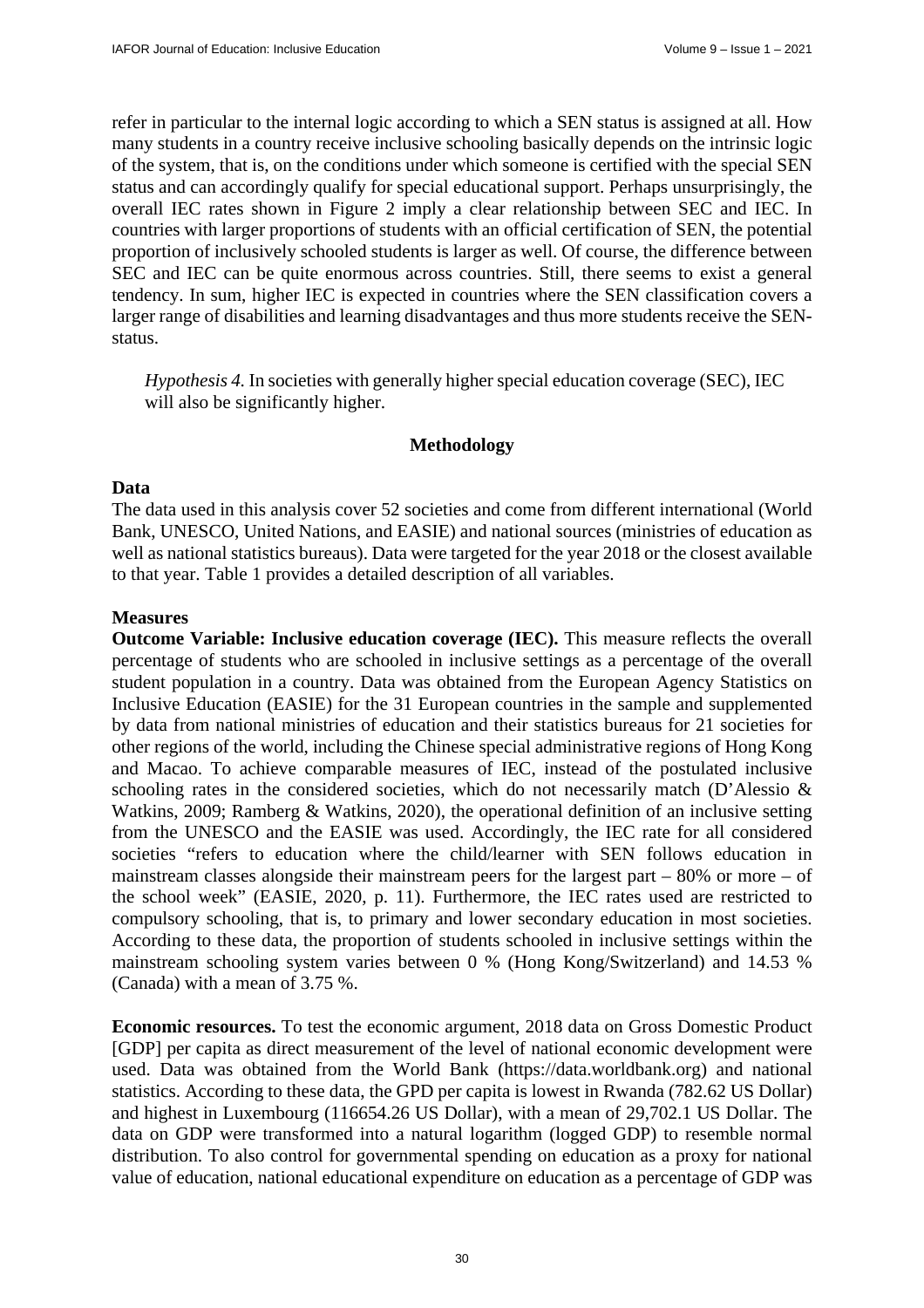used. Data were obtained from the UNESCO Institute for Statistics (UIS: [http://data.uis.unesco.org\) sh](http://data.uis.unesco.org)owing that governmental spending on education among the considered societies is lowest in China (1.89 % of GDP) and highest in Norway (7.91 % of GDP), with a mean of 4.72 % of GDP.

**Educational differentiation and standardization.** To account for educational institutional differentiation across societies, following the framework put forth by Blossfeld et al. (2016) and the work of Entrich (2021), a series of dummy variables was created for the different secondary schooling models. Based on in-depth evaluation of data on educational differentiation, the most selective secondary schooling model (Early Tracking) was assigned to those 9 societies where the first major selection occurs very early (age 10 or 11) and where formal external differentiation into different school types is found. The second most selective model (Mixed Tracking) was assigned to those 32 societies where selection typically occurs at age 14 or 15 and is followed by strong formal and/or informal external differentiation. For another 5 societies, the second least selective model (Individual Choice) was classified. Here formal internal differentiation is the norm. Finally, the least selective model (Nordic Inclusive) was assigned to those 6 societies with comprehensive systems focusing on informal internal differentiation.

To control for educational standardization, the existence of centrally administered high-stakes exit or entrance examinations is included drawing on the framework and data of Bol et al. (2014) and Entrich (2021). Additional data was obtained from national reports of UNESCO [\(http://www.ibe.unesco.org/en/resources/world-data-education\) a](http://www.ibe.unesco.org/en/resources/world-data-education)nd national ministries of education. In total, 36 societies possessed central exams (1), 12 did not (0), whereas in 4 countries these exams were present only in subnational regions and are represented by respective proportions (i.e., Australia: 0.81, Canada: 0.51, Germany: 0.44, and the United States: 0.09).

**Political conviction for inclusion.** To measure when and to what extent the representatives of a country decided to introduce inclusion, 2 variables were introduced based on data from the United Nations ([https://indicators.ohchr.org\): ye](https://indicators.ohchr.org):)ars since the ratification of the UN-CRPD: that is, the number of years which have passed since the resolutions of the UN-CRPD were ratified referencing the year 2007, where the first ratifications are documented (0 to 11 years); and ratification of the optional protocol (1 = yes;  $0 =$  no).

**Classification of SEN.** The proportion of students counted as SEN students reflects the special education coverage (SEC) of a country and is thus measured as the percentage of students schooled in any special education context: in special schools, special classes, and integrated/inclusive settings. In most of the considered societies, all students with SEN are schooled in one way or the other. In some, however, there may be students with SEN not counted in these statistics, because they are not schooled in state recognized institutions but at home or elsewhere. Nevertheless, the author is confident that the data used cover the actual situation of special education in the considered countries quite well.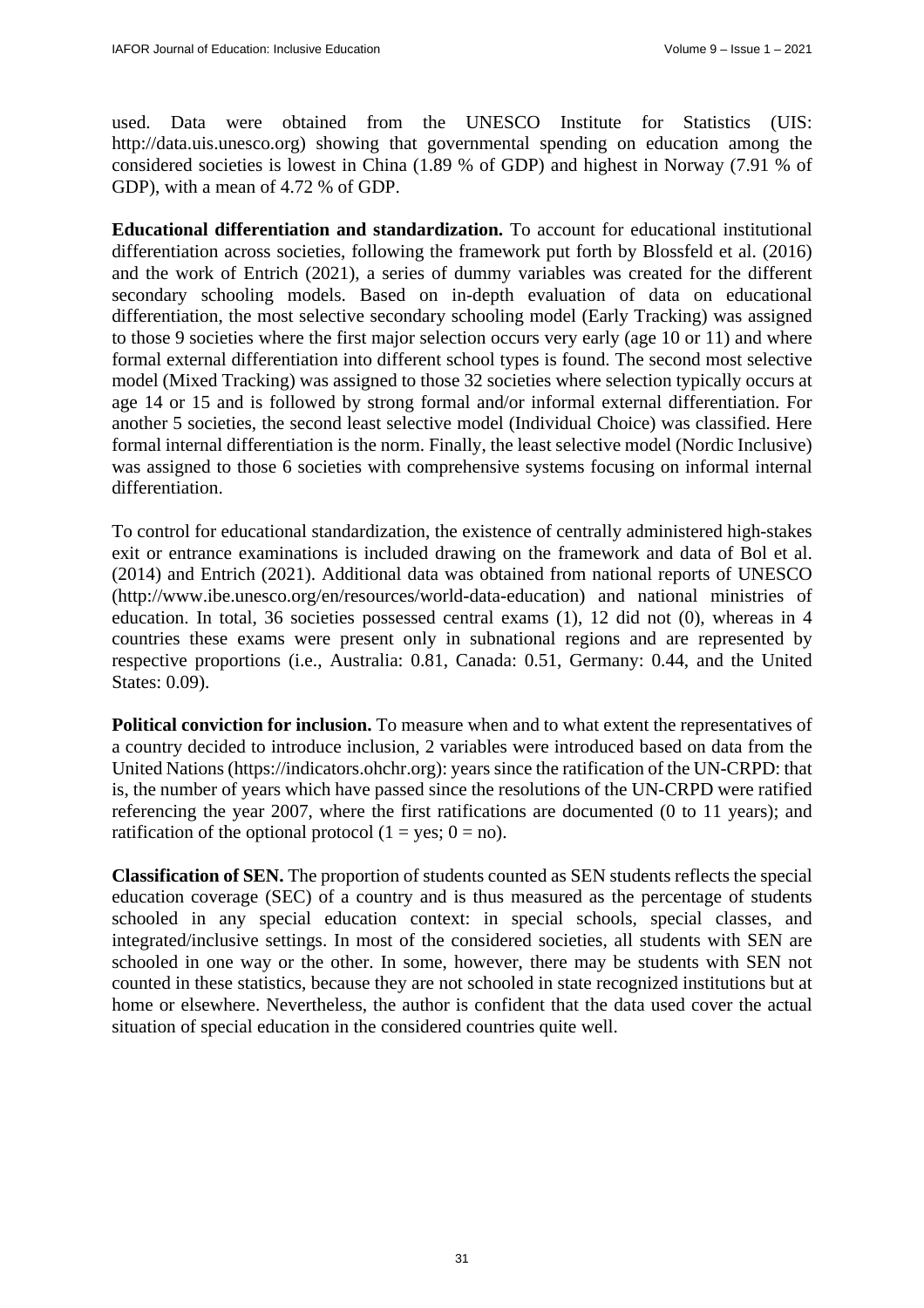**UN-CRPD**

 $\overline{\textbf{E}}$ C

 $\overline{SDC}$ 

| Country    | Country/              | IEC       | <b>SEC</b> | <b>GDP</b>     | <b>Educational</b>          | <b>Model of</b>       | Central           | <b>UN-CRPD</b>       |                          |
|------------|-----------------------|-----------|------------|----------------|-----------------------------|-----------------------|-------------------|----------------------|--------------------------|
| code       | Society               | (total    | (total     | per capita     | expenditure                 | secondary             |                   | Years                | Rat.                     |
|            |                       | inclusive | <b>SEN</b> | $(in$ US\$ $)$ | $(% \mathbf{A})$ (% of GDP) | schooling             |                   | since                | of opt.                  |
|            |                       | students) | students)  |                |                             |                       |                   | rat.                 | prot.                    |
| ALB        | Albania               | 0.55      | 0.64       | 5284.38        | 3.61                        | <b>Mixed Tracking</b> | $\mathbf{1}$      | 5                    | No                       |
| AUS        | Australia             | 5.30      | 7.70       | 57395.92       | 5.12                        | Indiv. Choice         | .81               | 10                   | Yes                      |
| AUT        | Austria               | 2.29      | 3.34       | 51525.05       | 5.36                        | <b>Early Tracking</b> | $\overline{0}$    | 10                   | Yes                      |
| <b>BEL</b> | Belgium               | 1.13      | 8.25       | 47491.32       | 6.41                        | <b>Early Tracking</b> | $\overline{0}$    | 9                    | Yes                      |
| BGR        | Bulgaria              | 2.41      | 2.96       | 9423.56        | 4.09                        | <b>Mixed Tracking</b> | 1                 | 6                    | No                       |
| <b>BRA</b> | <b>Brazil</b>         | 1.73      | 2.14       | 9001.23        | 6.32                        | <b>Mixed Tracking</b> | $\mathbf{0}$      | 10                   | Yes                      |
| CAN        | Canada                | 14.53     | 17.30      | 46313.17       | $\frac{1}{5.27}$            | Nordic Inclusive      | .51               | 8                    | No                       |
| CHE        | Switzerland           | 0.00      | 3.86       | 82818.11       | 5.13                        | <b>Early Tracking</b> | $\overline{0}$    | $\overline{4}$       | No                       |
| <b>CHN</b> | China                 | 0.95      | 1.80       | 9976.68        | 1.89                        | Mixed Tracking        | $\mathbf{1}$      | 10                   | No                       |
| CYP        | Cyprus                | 6.68      | 8.10       | 28689.71       | 5.78                        | <b>Mixed Tracking</b> | $\Omega$          | 7                    | Yes                      |
| <b>CZE</b> | Czech Rep.            | 6.95      | 10.19      | 23046.95       | 3.85                        | Early Tracking        | $\mathbf{1}$      | 9                    | No                       |
| <b>DEU</b> | Germany               | 2.37      | 5.45       | 47639.00       | 4.91                        | <b>Early Tracking</b> | 44                | 9                    | Yes                      |
| <b>DNK</b> | Denmark               | 0.26      | 5.13       | 61390,69       | 7.82                        | Nordic Inclusive      | 1                 | 9                    | Yes                      |
| <b>ESP</b> | Spain                 | 2.97      | 3.69       | 30337,68       | 4.21                        | <b>Mixed Tracking</b> | $\overline{0}$    | 11                   | Yes                      |
| <b>EST</b> | Estonia               | 2.75      | 7.38       | 23258,47       | 4.97                        | <b>Mixed Tracking</b> | $\mathbf{1}$      | $\tau$               | Yes                      |
| <b>FIN</b> | Finland               | 2.91      | 7.45       | 50021,29       | 6.38                        | Nordic Inclusive      | 1                 | $\mathfrak{2}$       | Yes                      |
| <b>FRA</b> | France                | 2.00      | 3.39       | 41631,09       | 5.45                        | Mixed Tracking        | $\mathbf{1}$      | 8                    | Yes                      |
| <b>GBR</b> | <b>United Kingdom</b> | 3.28      | 4.59       | 43043,23       | 5.44                        | Indiv. Choice         | 1                 | 9                    | Yes                      |
| GRC        | Greece                | 4.49      | 6.25       | 20324,31       | 3.96                        | <b>Mixed Tracking</b> | $\overline{0}$    | 6                    | Yes                      |
| <b>HKG</b> | Hong Kong             | 0.00      | 1.16       | 48542,89       | 3.33                        | <b>Mixed Tracking</b> | $\mathbf{1}$      | 10                   | No                       |
| <b>HRV</b> | Croatia               | 5.09      | 6.13       | 14920,19       | 3.92                        | <b>Mixed Tracking</b> | 1                 | 11                   | Yes                      |
| <b>HUN</b> | Hungary               | 4.99      | 7.47       | 16150,77       | 4.67                        | <b>Early Tracking</b> | 1                 | 11                   | Yes                      |
| <b>IRL</b> | Ireland               | 5.51      | 6.93       | 78621,23       | 3.51                        | Indiv. Choice         | $\mathbf{1}$      | $\mathbf{0}$         | No                       |
| <b>ISL</b> | Iceland               | 14.08     | 15.34      | 72968,70       | 7.66                        | Nordic Inclusive      | $\overline{0}$    | $\overline{c}$       | No                       |
|            |                       |           |            |                |                             |                       |                   |                      |                          |
| <b>ISR</b> | Israel                | 6.16      | 11.00      | 41719,73       | 6.09                        | Mixed Tracking        | $\mathbf{1}$      | 6<br>9               | No                       |
| <b>ITA</b> | Italy                 | 3.52      | 3.55       | 34520,09       | 4.04                        | <b>Mixed Tracking</b> | 1                 |                      | Yes                      |
| <b>JOR</b> | Jordan                | 1.98      | 10.00      | 4241,79        | 3.03                        | <b>Mixed Tracking</b> | 1<br>$\mathbf{1}$ | 10<br>$\overline{4}$ | No                       |
| <b>JPN</b> | Japan                 | 0.82      | 3.50       | 39159,42       | 3.18                        | <b>Mixed Tracking</b> |                   |                      | No                       |
| <b>KOR</b> | Korea, Rep.           | 0.41      | 0.77       | 33340,27       | 4.33                        | Mixed Tracking        | 1                 | 10                   | No                       |
| <b>LTU</b> | Lithuania             | 12.05     | 13.48      | 19080,62       | 3.81                        | Indiv. Choice         | 1                 | 8                    | Yes                      |
| <b>LUX</b> | Luxembourg            | 0.75      | 1.50       | 116654,26      | 3.57                        | <b>Early Tracking</b> | 1                 | 7                    | Yes                      |
| <b>LTA</b> | Latvia                | 2.62      | 6.71       | 17805,28       | 4.40                        | <b>Mixed Tracking</b> | 1                 | 8                    | Yes                      |
| MAC        | Macao                 | 1.19      | 2.10       | 87208,54       | 2.74                        | <b>Mixed Tracking</b> | 1                 | 10                   | $\rm No$                 |
| MLT        | Malta                 | 9.47      | 9.90       | 30133,47       | 4.82                        | Mixed Tracking        | 1                 | 6                    | No                       |
| <b>MYS</b> | Malaysia              | 0.93      | 1.32       | 11373,23       | 4.48                        | <b>Mixed Tracking</b> | 1                 | 8                    | No                       |
| <b>NDL</b> | Netherlands           | 1.13      | 3.20       | 53048,10       | 5.18                        | <b>Early Tracking</b> | $\mathbf{1}$      | $\overline{c}$       | No                       |
| <b>NOR</b> | Norway                | 7.20      | 7.84       | 81734,47       | 7.91                        | Nordic Inclusive      | 1                 | 5                    | No                       |
| POL        | Poland                | 2.15      | 3.77       | 15460,64       | 4.56                        | <b>Mixed Tracking</b> | 1                 | 6                    | No                       |
| PRT        | Portugal              | 6.09      | 7.21       | 23461,57       | 5.02                        | <b>Mixed Tracking</b> | $\overline{0}$    | 9                    | Yes                      |
| QAT        | Qatar                 | 3.35      | 4.60       | 68793,78       | 2.86                        | <b>Mixed Tracking</b> | $\overline{0}$    | 10                   | No                       |
| <b>RUS</b> | Russian Fed.          | 0.65      | 2.40       | 11370,81       | 4.69                        | Mixed Tracking        | $\mathbf{1}$      | 6                    | No                       |
| <b>RWA</b> | Rwanda                | 0.68      | 0.68       | 782,62         | 3.07                        | <b>Mixed Tracking</b> | $\mathbf{1}$      | $\mathbf{0}$         | Yes                      |
| <b>SVK</b> | Slovak Rep.           | 9.45      | 15.07      | 19428,12       | 3.94                        | Mixed Tracking        | $\mathbf{1}$      | $\sqrt{8}$           | Yes                      |
| <b>SVN</b> | Slovenia              | 5.72      | 7.75       | 26054,54       | 4.78                        | Mixed Tracking        | $\mathbf{1}$      | 10                   | Yes                      |
| SWE        | Sweden                | 0.64      | 1.02       | 54589,06       | 7.57                        | Nordic Inclusive      | 0                 | 10                   | Yes                      |
| <b>TAP</b> | Taiwan                | 4.89      | 5.62       | 22294,00       | 5.05                        | Mixed Tracking        | $\mathbf{1}$      | 10                   | No                       |
| <b>THA</b> | Thailand              | 1.83      | 1.97       | 7295,48        | 4.12                        | Mixed Tracking        | $\mathbf{1}$      | 10                   | Yes                      |
| $TUN$      | Tunisia               | 0.10      | 0.10       | 3438,79        | 6.60                        | Mixed Tracking        | $\mathbf{1}$      | 10                   | Yes                      |
| <b>TUR</b> | Turkey                | 2.26      | 2.72       | 9370,18        | 4.37                        | Mixed Tracking        | $\mathbf{1}$      | 9                    | Yes                      |
| $U\!S\!A$  | <b>United States</b>  | 13.41     | 14.10      | 62840,02       | 4.99                        | Indiv. Choice         | .09               | $\boldsymbol{0}$     | No                       |
| <b>VNM</b> | Vietnam               | 2.16      | 2.81       | 2566,60        | 4.17                        | Early Tracking        | $\mathbf{1}$      | 3                    | No                       |
| XKX        | Kosovo, Rep.          | 0.00      | 0.08       | 4419,91        | 3.30                        | Mixed Tracking        | $\overline{0}$    | $\mathbf{0}$         | No                       |
| Mean       |                       | 3.75      | 5.60       | 35038.48       | 4.73                        |                       | .73               | 7.25                 | $\overline{\phantom{0}}$ |
|            |                       |           |            |                |                             |                       |                   |                      |                          |

#### Table 1: Descriptive statistics

## **Analysis Strategy**

In this secondary meta-analysis, first, correlation statistics for the country-level predictors are presented. These correlations allow statements about fundamental relationships between variables and are important for the subsequent identification of possible mediation effects.

Second, using the percentage of IEC per country as a dependent variable, hypotheses are tested using the most popular quantitative approach to analyze country effects: OLS regressions.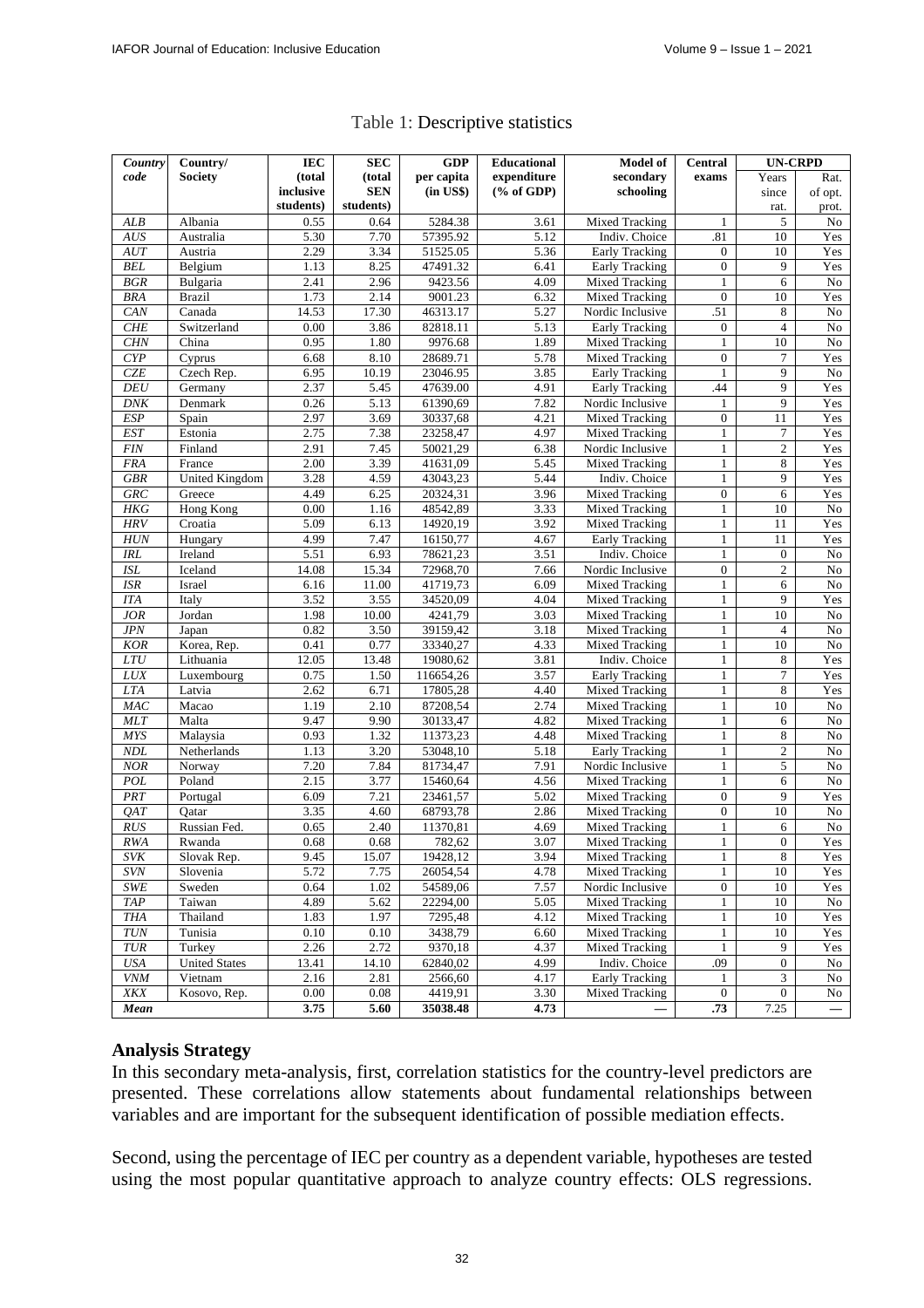Although many multi-country data sets contain thousands of individuals, most include rarely more than 30 countries. With more than 50 cases (societies) the data used here offer a comparatively high number of cases and greater reliability than most other studies (see Bryan & Jenkins, 2016).

In Table 3, the different predictor groups are independently tested before they are combined in one overall model. This way, the hypotheses are tested individually before checking which factors best describe the differences in IEC across countries.

Finally, to ensure the reliability of results, robustness and multicollinearity checks are briefly discussed.

## **Findings**

## **Bivariate Correlation Statistics**

Correlation statistics between all country-level variables are reported in Table 2. Cross-national differences in IEC are positively correlated with Nordic  $(r = .279)$  and Individual Choice schooling models ( $r = .367$ ), and, above all, SEC in a country ( $r = .900$ ), but negatively correlated with the Mixed Tracking schooling model ( $r = -0.278$ ). These bivariate statistics provide first support for hypotheses 1, 2, and 4.

|     |                                                     | (1)     | (2)                             | 3)            | (4)                     | (5   | (6)                    | $\iota$ /, | 8)      | (9      | (10)    |
|-----|-----------------------------------------------------|---------|---------------------------------|---------------|-------------------------|------|------------------------|------------|---------|---------|---------|
| (1) | DV: Inclusive Education Coverage (IEC)              | 1.00    |                                 |               |                         |      |                        |            |         |         |         |
| (2) | Mean income (logged GDP per capita, in US\$)        | .265    | 1.00                            |               |                         |      |                        |            |         |         |         |
| (3) | .194<br>National educational expenses (as % of GDP) |         | .327                            | 1.00          |                         |      |                        |            |         |         |         |
| (4) | Nordic Inclusive Model (vs other)                   | .279    | .325                            | .649          | 1.00                    |      |                        |            |         |         |         |
| (5) | Individual Choice Model (vs other)                  | .367    | .217                            | .037          | $-.118$                 | 1.00 |                        |            |         |         |         |
| (6) | Mixed Tracking Model (vs other)                     | $-.278$ | $-.466$ $-.425$ $-.457$ $-.413$ |               |                         |      | 1.00                   |            |         |         |         |
| (7) | Early Tracking Model (vs other)                     | - 164   | .156                            | .027          | $-.165$ $-.149$ $-.579$ |      |                        | 1.00       |         |         |         |
| (8) | Standardized exit/entrance exams (vs no)            | -.147   | $-.222$                         |               | .256 -.120              | .040 | .157                   | $-.132$    | 1.00    |         |         |
| (9) | UN-CRDP: Years since ratification                   | -.150   |                                 | $.074$ $.013$ | $-.142$ $-.189$         |      | .223                   | $-.020$    | .052    | 1.00    |         |
|     | $(10)$ UN-CRDP: with optional protocol (vs no)      | $-.075$ | $-.038$                         | .245          | $-.014$                 | .053 | $-.049$                | .033       | $-.126$ | .378    | 1.00    |
|     | (11) Special Education Coverage (SEC)               | .900    | .311                            | .231          | .293                    |      | $.292$ $-.328$ $-.053$ |            | $-.111$ | $-.102$ | $-.028$ |

Table 2: Bivariate correlation statistics

Note: Significant correlations ( $p < .05$ ) are printed in bold and highly significant correlations ( $p < .01$ ) in bold italics.

Correlations between the predictor variables are mostly weak to moderate. Notable positive correlations exist between national mean income and educational expenditure; Nordic inclusive model and mean income and educational expenditure; both UN-CRPD variables, (time since the resolutions of the convention were ratified in a country) and whether the optional protocol was ratified at all correlate with each other; and SEC and mean income, Nordic Inclusive and Individual Choice Models. These correlations indicate that while SEC is clearly related to the economic resources of a country, thus confirming past findings (Anastasiou & Keller, 2014; Anastasiou et al., 2018), IEC is not. Furthermore, in societies with more egalitarian schooling systems, SEC and IEC are generally more advanced.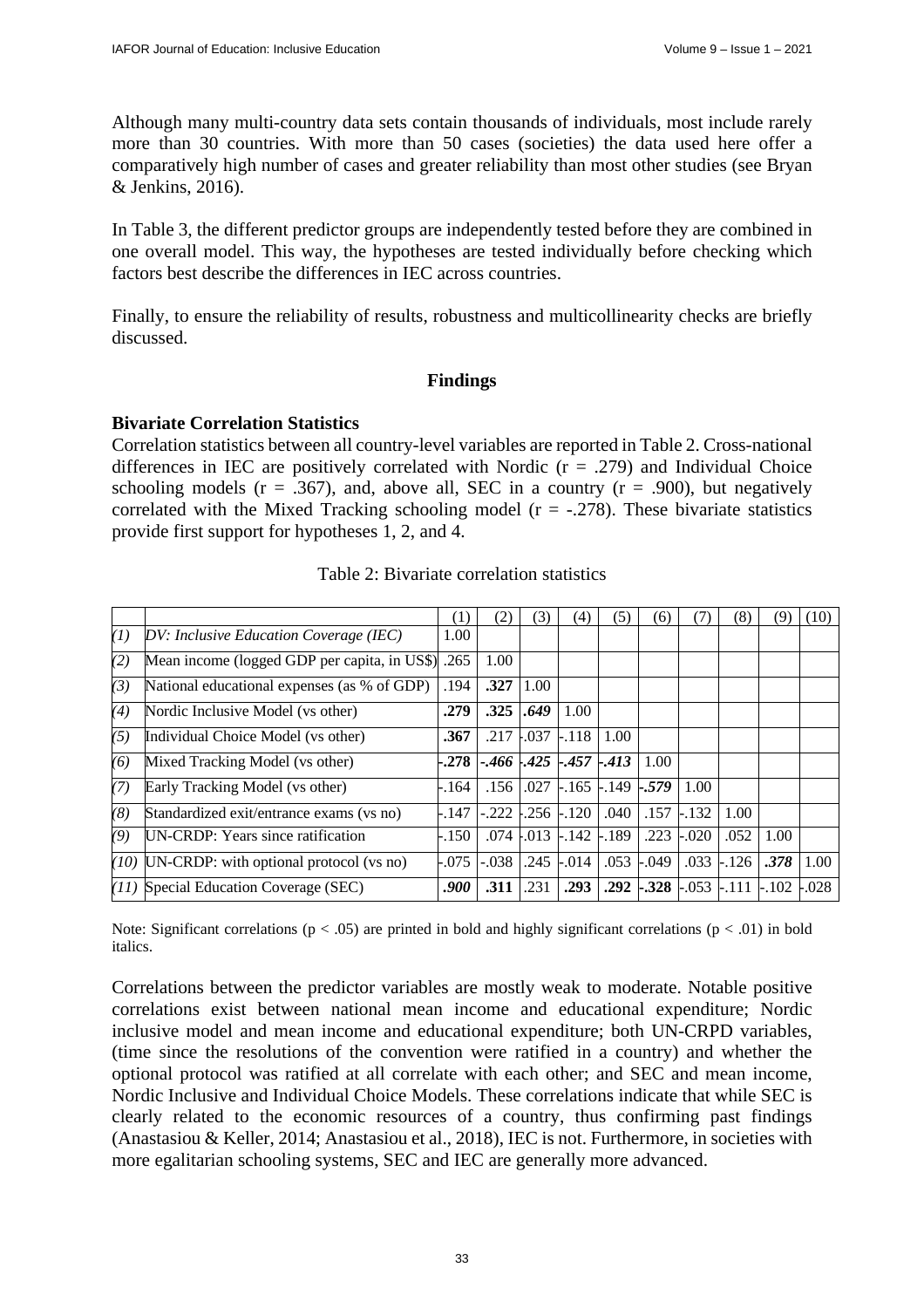## **Multivariate Regressions**

To explain the cross-national differences in IEC, OLS regressions test the impact of national characteristics (Table 3). In model 1, the possible impact of economic resources on IEC is tested. Results show that neither with higher mean income (logged GDP per capita) nor with larger proportions of educational expenditure in a society the proportion of students receiving education in inclusive settings increases, thus confirming hypothesis 1.

| Table 3: OLS Regression predicting cross-national differences in inclusive education |
|--------------------------------------------------------------------------------------|
| coverage (IEC) (showing standardized beta-coefficients, $N=52$ )                     |

|                                           | $\mathbf{M1}$ |                  | M <sub>2</sub> |                  | M3      |                   | $\mathbf{M}4$ |           | M5        |            |  |
|-------------------------------------------|---------------|------------------|----------------|------------------|---------|-------------------|---------------|-----------|-----------|------------|--|
| <b>Predictor groups:</b>                  |               | <b>Economic</b>  |                | <b>Education</b> |         | <b>Political</b>  |               | Classifi- |           | All        |  |
|                                           |               | <b>Resources</b> |                | <b>System</b>    |         | <b>Conviction</b> |               | cation    |           | predictors |  |
|                                           | B             | D.               | B              | D.               | B       | p                 | <sub>B</sub>  | n         | B         | p          |  |
| <b>Economic resources</b>                 |               |                  |                |                  |         |                   |               |           |           |            |  |
| Mean income                               | .226          |                  |                |                  |         |                   |               |           | $-.039$   |            |  |
| (logged GDP per capita, in US\$)          |               |                  |                |                  |         |                   |               |           |           |            |  |
| National educational expenses             | .120          |                  |                |                  |         |                   |               |           | .015      |            |  |
| (as % of GDP)                             |               |                  |                |                  |         |                   |               |           |           |            |  |
| <b>Educational differentiation and</b>    |               |                  |                |                  |         |                   |               |           |           |            |  |
| standardization                           |               |                  |                |                  |         |                   |               |           |           |            |  |
| Model of secondary education              |               |                  |                |                  |         |                   |               |           |           |            |  |
| (Early Tracking Model omitted)            |               |                  |                |                  |         |                   |               |           |           |            |  |
| Nordic Inclusive Model                    |               |                  | $.360*$        |                  |         |                   |               |           | .121      |            |  |
| <b>Individual Choice Model</b>            |               |                  | $.455**$       |                  |         |                   |               |           | .199*     |            |  |
| <b>Mixed Tracking Model</b>               |               |                  | .095           |                  |         |                   |               |           | .126      |            |  |
| Standardized exit/entrance exams          |               |                  | $-.136$        |                  |         |                   |               |           | $-.085$   |            |  |
| yes (vs no)                               |               |                  |                |                  |         |                   |               |           |           |            |  |
| <b>Political conviction for inclusion</b> |               |                  |                |                  |         |                   |               |           |           |            |  |
| <b>UN-CRDP:</b> Years since ratification  |               |                  |                |                  | $-.142$ |                   |               |           | $-.007$   |            |  |
| UN-CRDP: with optional protocol           |               |                  |                |                  | $-.022$ |                   |               |           | $-.060$   |            |  |
| yes (vs no)                               |               |                  |                |                  |         |                   |               |           |           |            |  |
| <b>SEN</b> classification                 |               |                  |                |                  |         |                   |               |           |           |            |  |
| Special Education Coverage (SEC)          |               |                  |                |                  |         |                   |               | $.900***$ | $.851***$ |            |  |
| Adjusted $R^2$                            |               | .046             |                | .198             |         | $-.017$           |               | .805      |           | .809       |  |

Note: \*\*\*P<0.001; \*\*P<0.01; \*P<0.05

Model 2 then tests the influence of educational differentiation and standardization on IEC, showing that in societies with lower educational institutional differentiation (Nordic Inclusive or Individual Choice Models) the likelihood that students will be schooled in inclusive settings is significantly higher than in societies with highly differentiated systems (Early Tracking Model). Evidence for the suspected relationship between standardized examinations and IEC is not found.

As already reported in the correlation statistics, a clear impact of the official political conviction for inclusion as expressed in the speed of ratification of the UN-CRPD and its optional protocol cannot be confirmed (model 3).

Model 4 tests the assumptions related to the classification of SEN in a society. Results show similar effects to those reported in the bivariate correlations, thus further supporting hypothesis 4.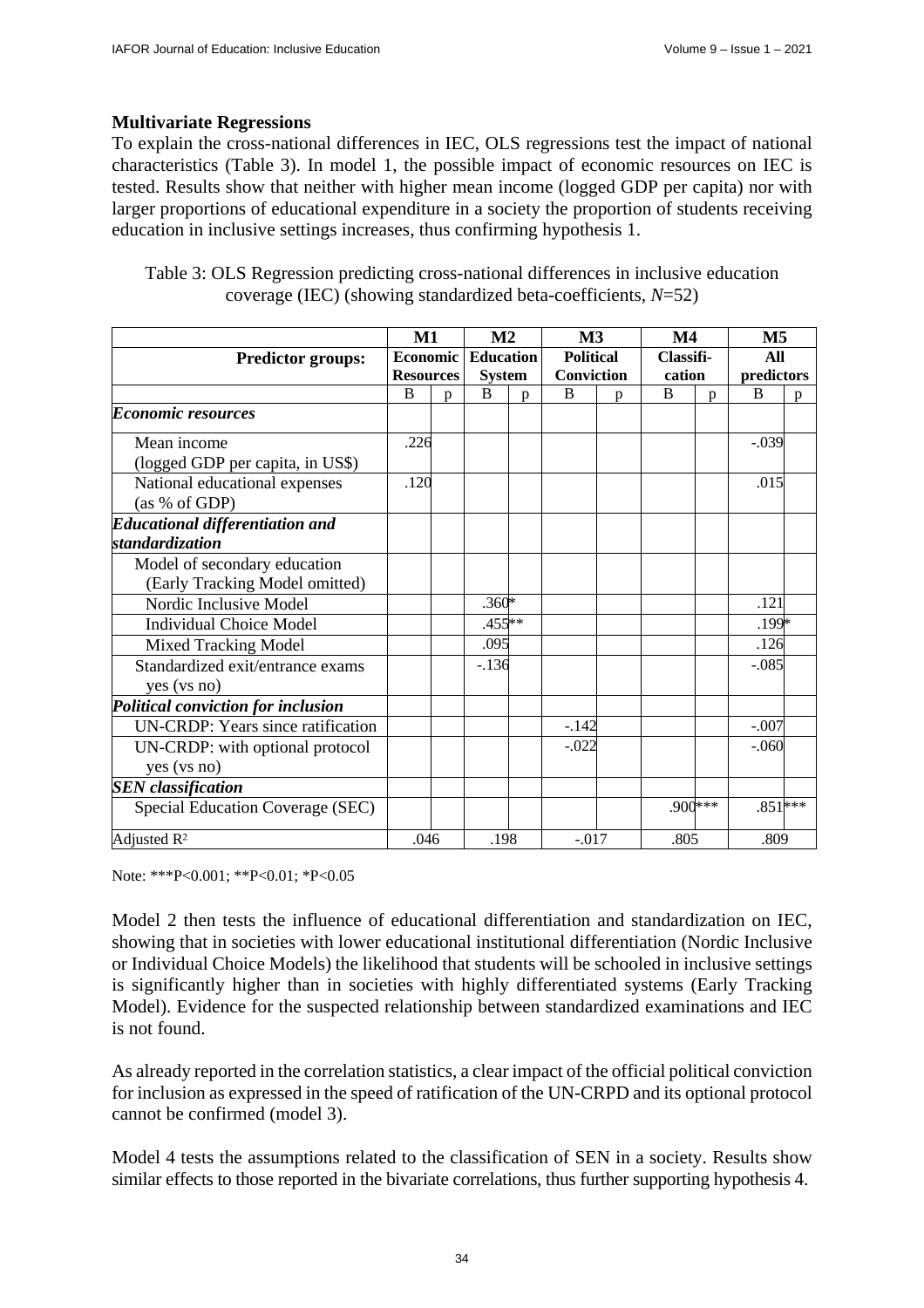Model 5 brings together all predictors, testing for dominant effects. Results show robust effects for Individual Choice Model and SEC. It appears that SEC largely mediates other effects in the model, such as those previously found for societies with the Nordic Inclusive model of education. This model provides clear support for hypotheses 1, 2, and 4.

## **Robustness and Multicollinearity Checks**

Given the limited number of observations, the difference in measurement of the variables from diverse data sources (possibility of noisy data), and the considerable correlations between several predictor variables, robustness and multicollinearity checks are in order. First, to check for country outliers and influential cases which could considerably affect the results due to the low number of cases  $(N = 52)$ , robust regressions were carried out using the STATA routine for robust regressions (rreg). Results show no indication of biased results through the selection of countries.

Second, to make sure the estimation of coefficients is not biased due to strong correlations between predictor variables (multicollinearity), collinearity statistics were carried out and show a variance inflation factor (VIF) between 1.166 (standardized tests) and 2.240 (Nordic Inclusive model). Hence, the tolerance for all measures was well beyond the critical 0.1 level (.446 to .858), wherefore multicollinearity can be ruled out for this analysis.

## **Discussion**

The results of the OLS regressions confirmed that there are generally no higher rates of inclusion in high-income countries or those with higher educational expenditure (hypothesis 1). It is true that there is a connection between national income and the provision of special education (Anastasiou & Keller, 2014; Anastasiou et al., 2018). However, this connection cannot be extended to inclusive education. In fact, resources that have already been provided and are thus available for special education can be redeployed for effective schooling in inclusive settings. This way, exclusive forms of special education, such as special schools and classes, could be shut down, while at the same time enhancing inclusive education provision. Ultimately, this requires conviction and the will to effectively implement and expand inclusive education in a country.

Analyses also showed that less differentiated education systems generally have higher rates of inclusion (Hypothesis 2). Institutional differences and underlying institutional logics in relation to selection criteria clearly affect the degree to which education for all is implemented. Even though no evidence was found that standardization in the form of central exams results in less inclusive schooling, the basic principles of inclusion seem to gain more recognition in countries with less stratified education systems than in those with more stratified systems.

In contrast, neither the earlier ratification of the UN-CRPD nor the additional ratification of the optional protocol, contrary to the assumptions of Hypothesis 3, lead to a noticeable increase in IEC. This implies the possibility of decoupling educational practices from fixed political goals. The effectiveness of already established special education support systems may actually prevent or at least slow down the implementation of inclusive education. Whether the political conviction regarding the absolute necessity of inclusion in school is sufficiently well covered by the two indicators chosen remains questionable though. In future work, more reliable indicators need to be used, such as national directives and reform plans with concretely formulated milestones.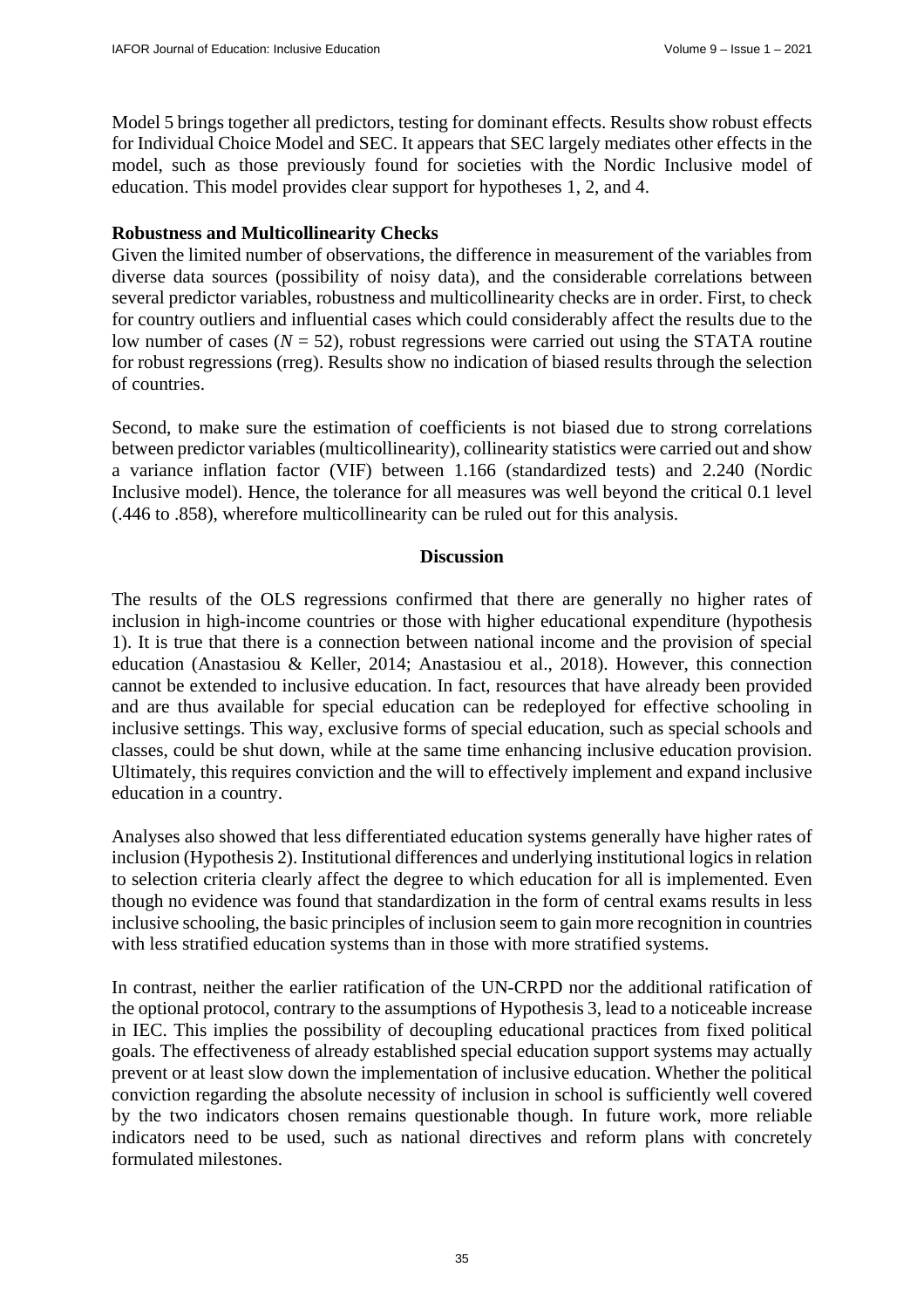The general SEC of a country is the most powerful influencing factor. The extraordinarily strong effect of the coefficient as well as the high R2, which alone explains 80% of the variance, are proof of the decisive connection between the inclusion rate and the general belief in the importance of special needs education in general. In countries with a higher proportion of schoolchildren with certified SEN, after the adoption of the UN-CRPD, a higher proportion of inclusively schooled schoolchildren can be found on average.

Taking into account the results of the bivariate correlations, an important mediation effect can be isolated: SEC mediates significantly the effects of the secondary schooling model. This suggests that the cross-national variation in IEC is not only highly linked to SEC in a country, but that higher SEC and IEC are generally more common in societies with lower educational institutional differentiation (e.g., societies employing the Nordic Inclusive or Individual Choice Models).

For future research, it will become increasingly important to clarify whether increasing inclusive education rates are actually due to improved conditions and organizational change or due to the softening of the SEN classification.

## **Conclusion**

The findings of this work lead to the following conclusions. Firstly, the theoretical approach employed in this analysis, the new institutionalism, proved beneficial for the understanding of the institutional development and establishment of inclusive education based on the societal recognition of "Education for All" as a common good. The further development of education systems towards this goal largely depends on determined educational policies, which can only have success if politics and public commonly value and push inclusive education. Since the UN-CRPD and other similar agreements are examples of forced isomorphism, the danger of decoupling the set goal of education for all from educational practices in school is likely. So long as school systems are characterized by high educational institutional differentiation and its immanent institutional logic, a fully inclusive education system will not be achieved. Hence, whether a shift towards full inclusion becomes reality largely depends on how willing policymakers and societies at large are to change their education systems, focusing stronger on equality instead of competition, stratification and excellence. Comprehensive education reforms targeting the whole education system are necessary to enable fully inclusive education.

Second, and connected to this point, the cross-national differences in inclusive education are not least due to what is officially recognized as SEN and promoted in an education system. The national differences in the classification or attribution of what is considered SEN are highly problematic and often serve to overlook students with actual need for inclusive schooling. The results of this work thus call for an international measure of SEN and corresponding international standards and subsequent education reforms targeting the general education system.

Third, this analysis also shows how different factors generally assumed to be influential (e.g., economic resources, political conviction) were found to exert no effect on the provision of inclusive education. Additional financial expenses due to the change from an exclusive to an inclusive school system are not necessarily required. Instead, policy makers need to create legal and administrative options for a dovetailing and reallocation of existing resources. Political postulates must ultimately be followed by action in order to fully establish inclusive education.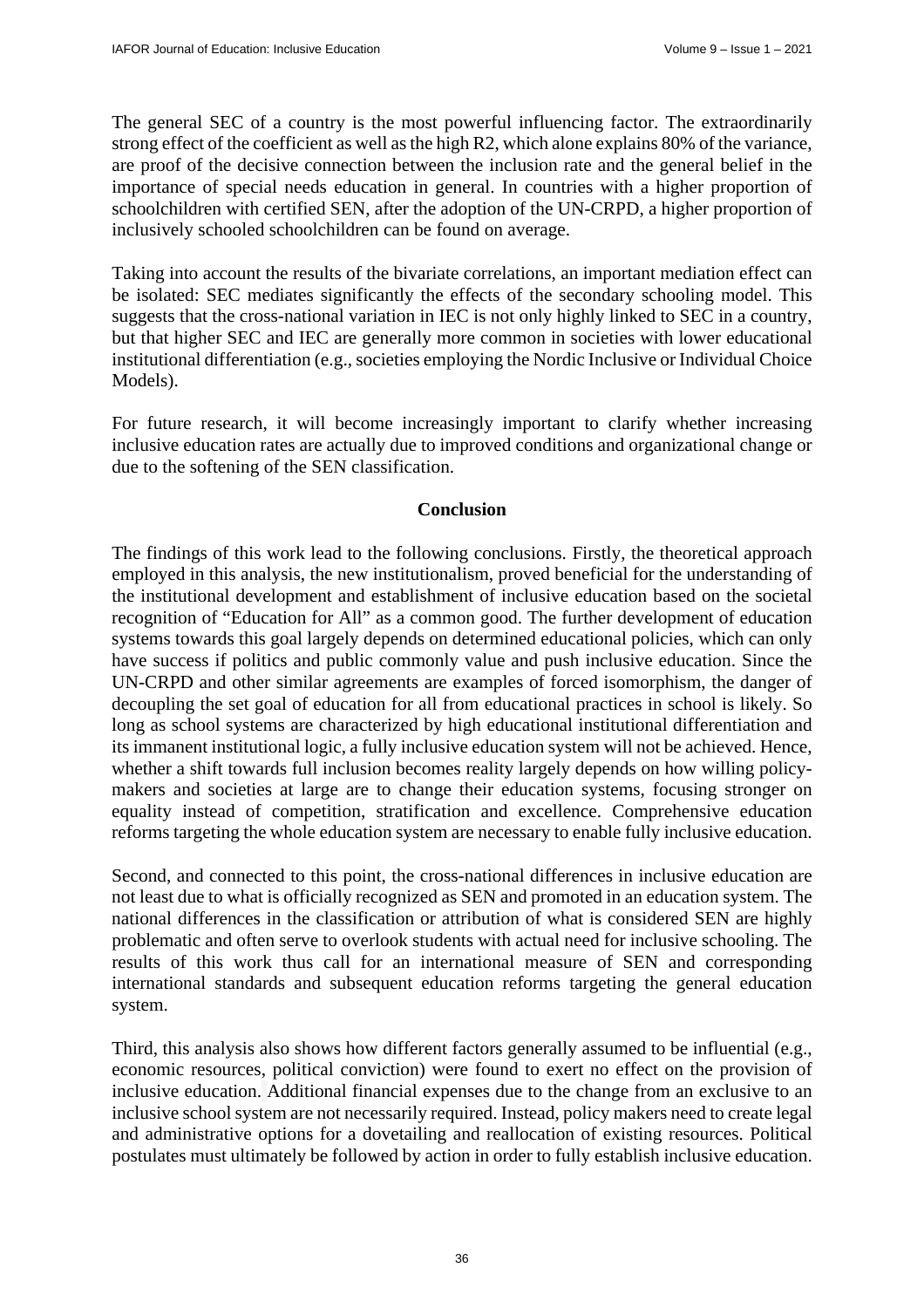In sum, the findings of this analysis are a good start for future endeavors in macro-sociological and educational analyses of international inclusive education. The quite challenging collection of data to meet the international standard definition of inclusive education was and remains a prerequisite for this kind of comparative analysis. Future studies should extend the range of countries, consider different and other country-level measures as well as multi-level modeling to connect macro- with micro-level data, and stronger concentrate on the collection and analysis of trend-data.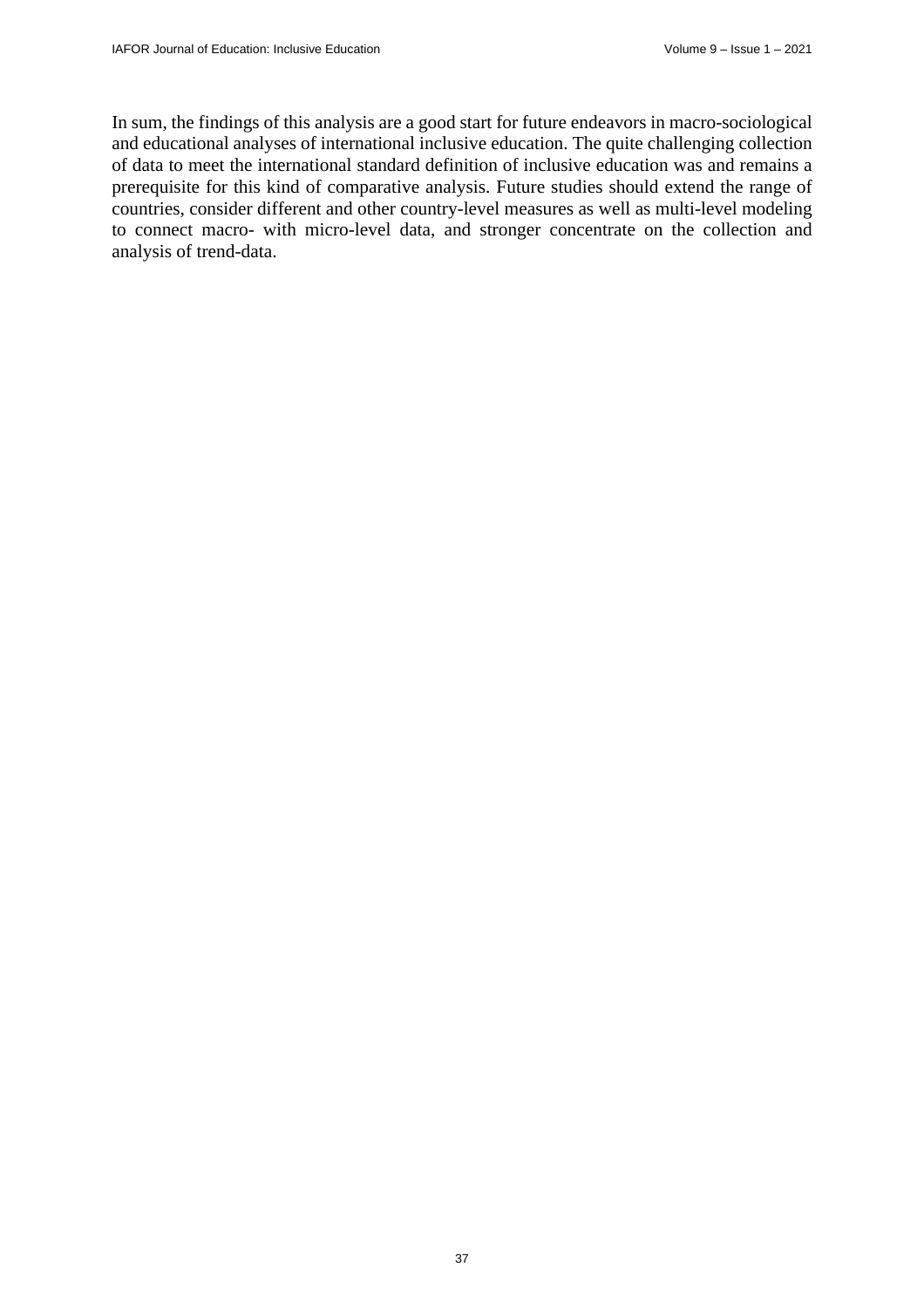### **References**

- Anastasiou, D., & Keller, C. E. (2014). Cross-national differences in special education coverage: An empirical analysis. *Exceptional Children, 80*(3), 353–367. <https://doi.org/10.1177%2F0014402914522421>
- Anastasiou, D., Sideridis, G. D., & Keller, C. E. (2018). The relationships of socioeconomic factors and special education with reading outcomes across PISA countries. *Exceptionality*, 1–15.<https://doi.org/10.1080/09362835.2018.1531759>
- Berger, P. L., & Luckmann, T. (2003). *Die gesellschaftliche konstruktion der wirklichkeit. Eine theorie der wissenssoziologie* [The societal construction of reality. A theory of knowledge sociology]. Fischer.
- Biermann, J., & Powell, J. J. W. (2014). Institutionelle dimensionen inklusiver schulbildung – Herausforderungen der UN-Behindertenrechtskonvention für Deutschland, Island und Schweden im vergleich [Institutional dimensions of inclusive schooling – Challenges of the UN-CRPD for Germany, Iceland and Sweden in comparison]. *Zeitschrift für Erziehungswissenschaft, 17*, 679–700. <https://doi.org/10.1007/s11618-014-0588-0>
- Blossfeld, H.-P., Buchholz, S., Skopek, J., & Triventi, M. (Eds.). (2016). *Models of secondary education and social inequality: An international comparison*. Edward Elgar. <https://doi.org/10.4337/9781785367267>
- Bol, T., Witschge, J., Van de Werfhorst, H. G., & Dronkers, J. (2014). Curricular tracking and central examinations: counterbalancing the impact of social background on student achievement in 36 countries. *Social Forces, 92*(4), 1545–1572. <https://doi.org/10.1093/sf/sou003>
- Bryan, M. L., & Jenkins, S. P. (2016). Multilevel modelling of country effects: a cautionary tale. *European Sociological Review, 32*(1), 3–22.<https://doi.org/10.1093/esr/jcv059>
- D'Alessio, S., & Watkins, A. (2009). International comparisons of inclusive policy and practice: Are we talking about the same thing? *Research in Comparative and International Education, 4*(3), 233–249. <https://doi.org/10.2304%2Frcie.2009.4.3.233>
- European Agency for Special Needs and Inclusive Education. (2020). *European agency statistics on inclusive education: 2018 dataset cross-country report. (J. Ramberg, A. Lénárt, and A. Watkins, eds.). Odense, Denmark: European Agency for Special Needs and Inclusive Education.* Retrieved from [https://www.eur](https://www.european-agency.org/resources/publications/european-agency-statistics-inclusive-education-2018-dataset-cross-country)opean[agency.org/resources/publications/european-agency-statistics-inclusive-education-](https://www.european-agency.org/resources/publications/european-agency-statistics-inclusive-education-2018-dataset-cross-country)[2018-dataset-cross-country](https://www.european-agency.org/resources/publications/european-agency-statistics-inclusive-education-2018-dataset-cross-country)
- Entrich, S. R. (2021). Worldwide shadow education and social inequality: Explaining differences in the socioeconomic gap in access to shadow education across 63 societies. *International Journal of Comparative Sociology.*  <https://doi.org/10.1177%2F0020715220987861>
- Kim, E., Zhang, J., & Sun, X. (2019). Comparison of special education in the United States, Korea, and China. *International Journal of Special Education, 33*(4), 796–814.
- Meyer, J. W., Ramirez, F. O., & Soysal, Y. N. (1992). World expansion of mass education, 1870-1980. *Sociology of Education 65*(2), 128–149. <https://doi.org/10.2307/2112679>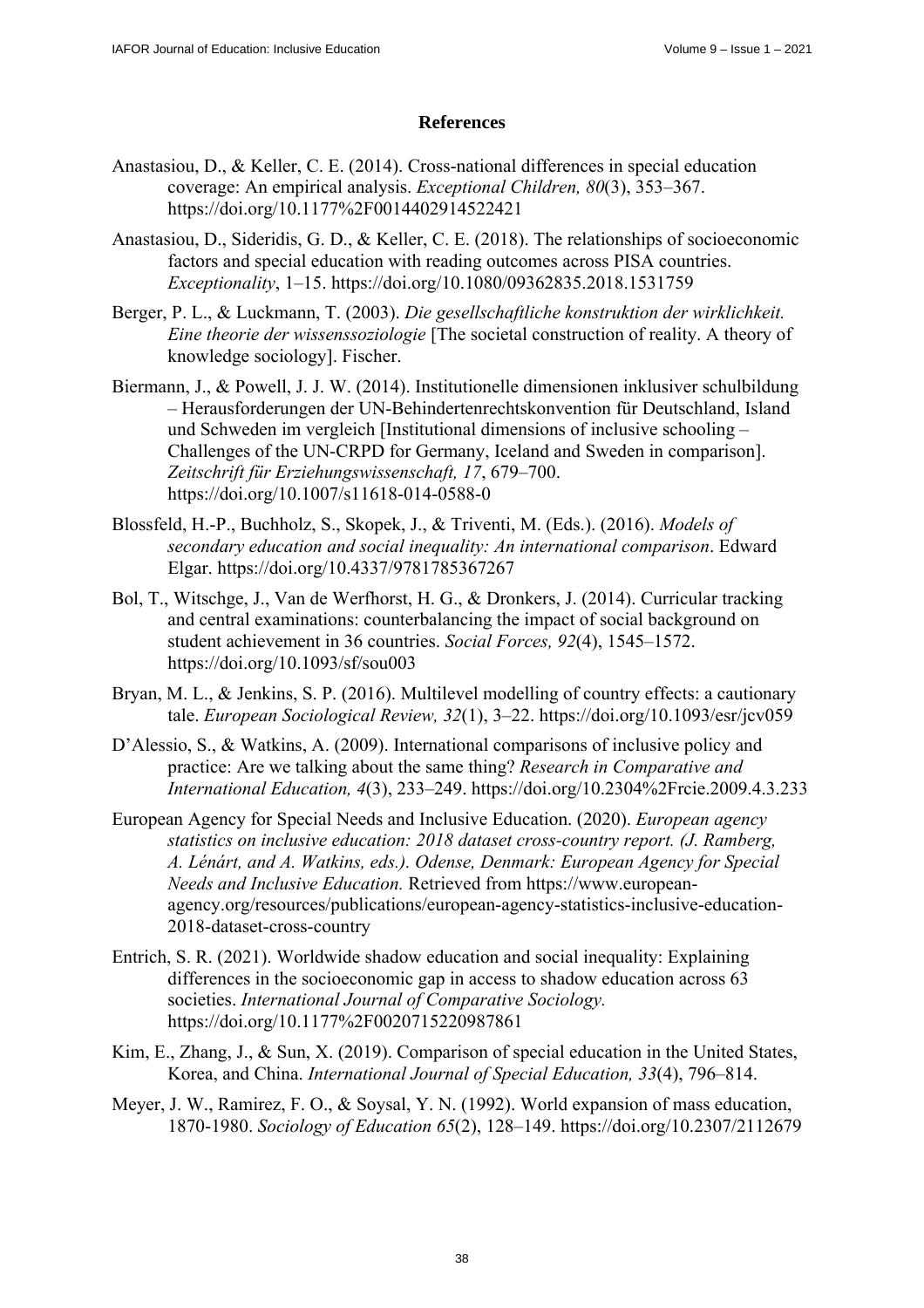- Meyer, J. W., & Rowan, B. (2009). Institutionalisierte organisationen. Formale struktur als mythos und zeremonie [Institutionalized organisations. Formal structure as mythos and ceremony]. In S. Koch & M. Schemmann (Eds.), *Neo-Institutionalismus in der Erziehungswissenschaft* [New institutionalism in educational sciences] (pp. 28–56). VS-Verlag.
- Mithout, A.-L. (2016). Children with disabilities in the Japanese school system: a path toward social integration? *Contemporary Japan, 28*(2), 165–184. <https://doi.org/10.1515/cj-2016-0009>
- Nohl, A.-M. (2018). Inklusion in bildungs- und erziehungsorganisationen [Inclusion in educational organisations]. In T. Sturm & M. Wagner-Willi (Eds.), *Handbuch schulische Inklusion* [Handbook on school inclusion] (pp. 15–29). Barbara Budrich.
- Organisation for Economic Co-operation and Development. (2005). *Students with disabilities, learning difficulties and disadvantages: Statistics and indicators*. Retrieved from: <http://www.oecd.org/education/school/studentswithdisabilitieslearningdifficultiesandd>

isadvantagesstatisticsandindicators.htm

- Powell, J. J. W. (2009). Von schulischer exklusion zur inklusion? Eine neoinstitutionalistische analyse sonderpädagogischer fördersysteme in Deutschland und den USA [From school exclusion to inclusion? A new institutionalist analysis of special education systems in Germany and the USA]. In S. Koch & M. Schemmann (Eds.), *Neo-institutionalismus in der erziehungswissenschaft* [New institutionalism in educational sciences] (pp. 213–232). VS-Verlag.
- Powell, J. J. W. (2016). *Barriers to inclusion Special education in the United States and Germany*. Routledge. <https://doi.org/10.4324/9781315635880>
- Powell, J. J. W. (2018). Inclusive education: Entwicklungen im internationalen vergleich [Inclusive education: developments in international comparison]. In T. Sturm & M. Wagner-Willi (Eds.), *Handbuch schulische inklusion* [Handbook on school inclusion] (pp. 127-141). Barbara Budrich.
- Ramberg, J., & Watkins, A. (2020). Exploring inclusive education across Europe: some insights from the European Agency Statistics on Inclusive Education. *FIRE: Forum for International Research in Education, 6*(1). https://doi.org/10.32865/fire202061172
- Sibanda, P. (2018). The dynamics of the cost and funding of inclusive education in developing countries. *Scientific Journal of Pure and Applied Sciences, 7*(9), 816–822. <https://doi.org/10.14196/sjpas.v7i9.2555>
- United Nations Office of Legal Affairs. (2020). Database of the United Nations Office of Legal Affairs (OLA) [https://treaties.un.org.](https://treaties.un.org)
- United Nations Educational, Scientific and Cultural Organization. (2015). *Education for All 2000-2015: achievements and challenges*. Retrieved from Paris: <https://unesdoc.unesco.org/ark:/48223/pf0000232205>
- United Nations. (2006). *Convention on the rights of persons with disabilities*. Retrieved from [https://www.un.org/development/desa/disabilities/convention-on-the-rights-of](https://www.un.org/development/desa/disabilities/convention-on-the-rights-of-persons-with-disabilities.html)persons-[with-disabilities.html](https://www.un.org/development/desa/disabilities/convention-on-the-rights-of-persons-with-disabilities.html)